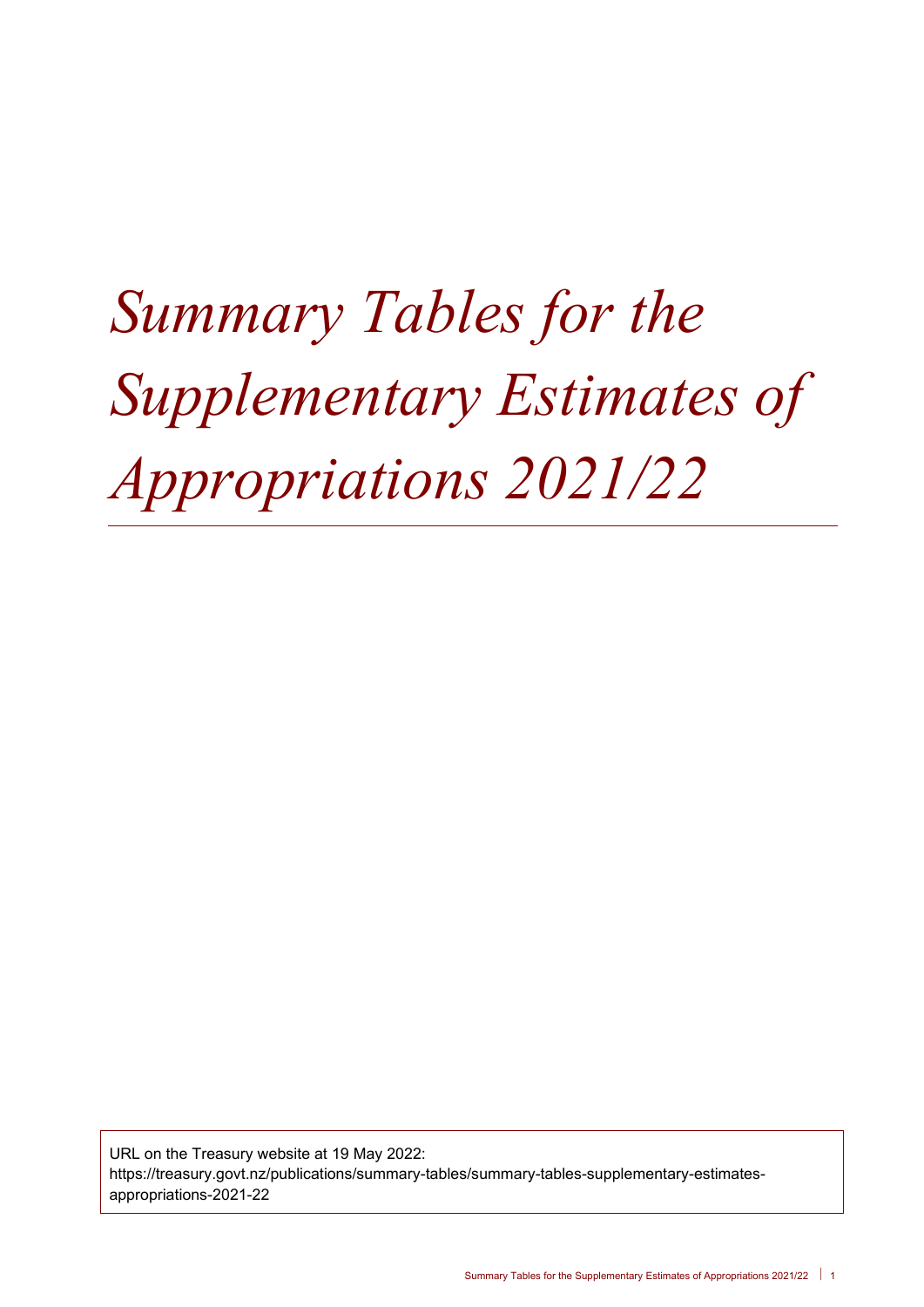# Summary of Trends

|                                                                          | 2021/22            |                                       |                                               |                                |                |  |  |
|--------------------------------------------------------------------------|--------------------|---------------------------------------|-----------------------------------------------|--------------------------------|----------------|--|--|
|                                                                          |                    | <b>Supplementary Estimates</b>        |                                               |                                |                |  |  |
|                                                                          | Estimates<br>\$000 | Departmental<br>Transactions<br>\$000 | Non-<br>Departmental<br>Transactions<br>\$000 | Total<br>Transactions<br>\$000 | Total<br>\$000 |  |  |
| <b>Appropriations</b>                                                    |                    |                                       |                                               |                                |                |  |  |
| <b>Output Expenses</b>                                                   | 41,785,554         | 987,888                               | 784,847                                       | 1,772,735                      | 43,558,289     |  |  |
| <b>Benefits or Related Expenses</b>                                      | 36,059,746         | N/A                                   | (516, 400)                                    | (516, 400)                     | 35,543,346     |  |  |
| <b>Borrowing Expenses</b>                                                | 3,165,780          |                                       | 847,292                                       | 847,292                        | 4,013,072      |  |  |
| Other Expenses                                                           | 16,685,293         | (18, 192)                             | 15,356,316                                    | 15,338,124                     | 32,023,417     |  |  |
| Capital Expenditure                                                      | 17,005,035         | (267)                                 | 2,374,212                                     | 2,373,945                      | 19,378,980     |  |  |
| Intelligence and Security Department Expenses and Capital<br>Expenditure | 320,488            | 25,870                                | N/A                                           | 25,870                         | 346,358        |  |  |
| Multi-Category Expenses and Capital Expenditure (MCA)                    |                    |                                       |                                               |                                |                |  |  |
| <b>Output Expenses</b>                                                   | 27,929,027         | 1,166,728                             | 4,788,356                                     | 5,955,084                      | 33,884,111     |  |  |
| <b>Other Expenses</b>                                                    | 2,001,998          |                                       | 353,225                                       | 353,225                        | 2,355,223      |  |  |
| Capital Expenditure                                                      | 1,926,922          | N/A                                   | (224, 968)                                    | (224, 968)                     | 1,701,954      |  |  |
| <b>Total Appropriations</b>                                              | 146,879,843        | 2,162,027                             | 23,762,880                                    | 25,924,907                     | 172,804,750    |  |  |
| <b>Crown Revenue and Capital Receipts</b>                                |                    |                                       |                                               |                                |                |  |  |
| <b>Tax Revenue</b>                                                       | 104,919,998        | N/A                                   | 10,985,968                                    | 10,985,968                     | 115,905,966    |  |  |
| Non-Tax Revenue                                                          | 7,429,371          | N/A                                   | 2,660,822                                     | 2,660,822                      | 10,090,193     |  |  |
| <b>Capital Receipts</b>                                                  | 4,477,508          | N/A                                   | 1,082,449                                     | 1,082,449                      | 5,559,957      |  |  |
| <b>Total Crown Revenue and Capital Receipts</b>                          | 116,826,877        | N/A                                   | 14,729,239                                    | 14,729,239                     | 131,556,116    |  |  |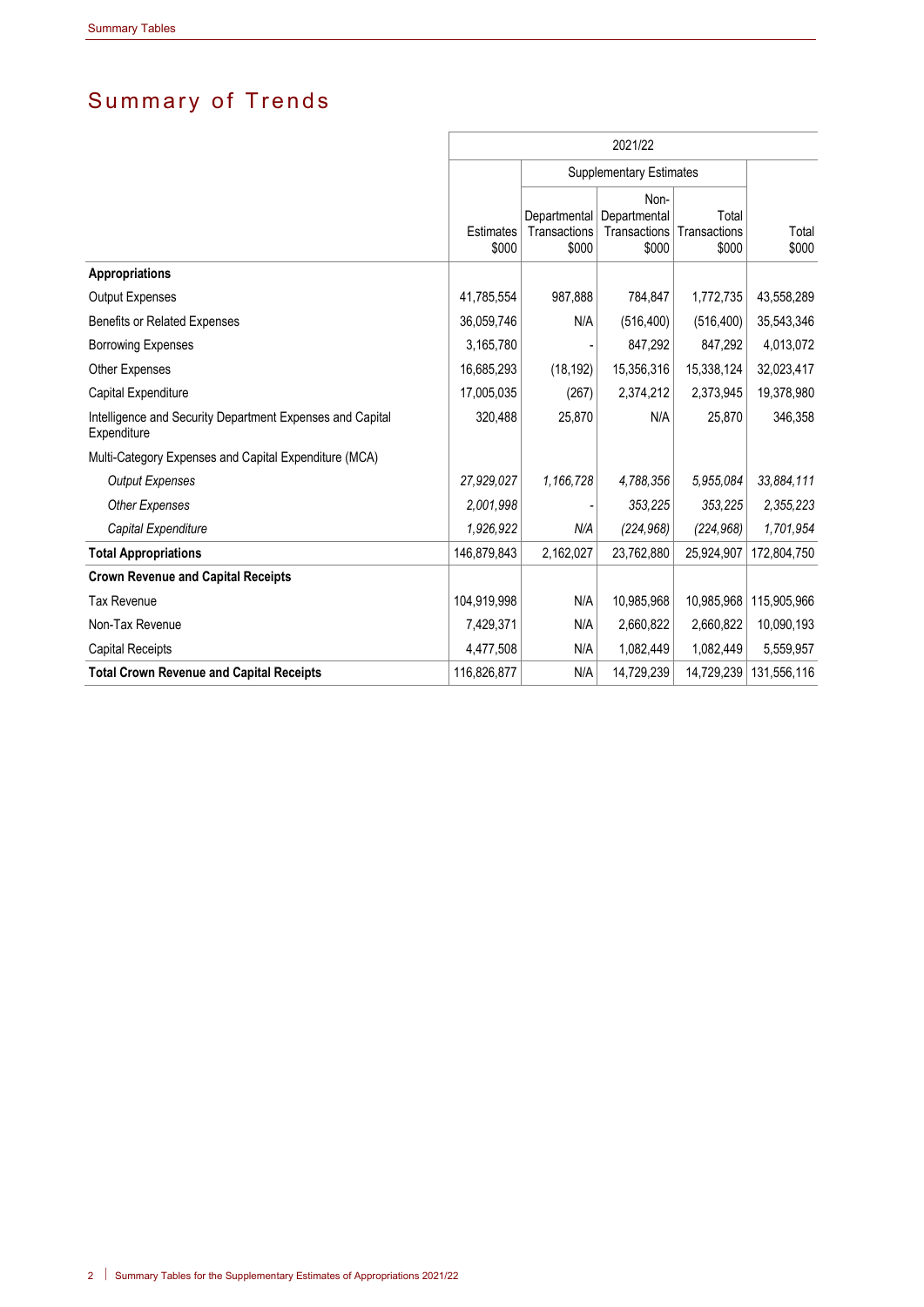# Appropriations for Output Expenses

|                                                        | 2021/22        |                              |                                  |                    |                 |  |
|--------------------------------------------------------|----------------|------------------------------|----------------------------------|--------------------|-----------------|--|
|                                                        |                |                              |                                  |                    |                 |  |
|                                                        | Main Estimates | Departmental<br>transactions | Non-departmental<br>transactions | Total transactions | Cumulative vote |  |
| <b>VOTE</b>                                            | \$000          | \$000                        | \$000                            | \$000              | \$000           |  |
| Agriculture, Biosecurity, Fisheries and<br>Food Safety | 18,199         | 1,331                        | (3,000)                          | (1,669)            | 16,530          |  |
| Arts, Culture and Heritage                             | 315,032        | 12,270                       | 30,862                           | 43,132             | 358,164         |  |
| Audit                                                  | 91,495         | 8,288                        |                                  | 8,288              | 99,783          |  |
| <b>Building and Construction</b>                       | 69,463         | 5,874                        |                                  | 5,874              | 75,337          |  |
| Business, Science and Innovation                       | 1,422,277      | 20,807                       | 59,352                           | 80,159             | 1,502,436       |  |
| Conservation                                           | 683,734        | (39, 904)                    | (12, 183)                        | (52,087)           | 631,647         |  |
| Corrections                                            | 355,378        | (2,312)                      |                                  | (2, 312)           | 353,066         |  |
| Customs                                                | 256,864        | 30,914                       |                                  | 30,914             | 287,778         |  |
| Defence                                                | 24,832         | 2,352                        |                                  | 2,352              | 27,184          |  |
| Defence Force                                          | 2,372,358      | 103,538                      |                                  | 103,538            | 2,475,896       |  |
| Education                                              | 4,547,558      | 361,189                      | 48,505                           | 409,694            | 4,957,252       |  |
| <b>Education Review Office</b>                         | 34,253         | 1,854                        |                                  | 1,854              | 36,107          |  |
| Environment                                            | 290,677        | 7,431                        | (203)                            | 7,228              | 297,905         |  |
| Finance                                                | 67,928         | 1,485                        | 14,490                           | 15,975             | 83,903          |  |
| Foreign Affairs                                        | 57,353         | 18,035                       | 13,850                           | 31,885             | 89,238          |  |
| Health                                                 | 21,038,278     | 201,615                      | 806,736                          | 1,008,351          | 22,046,629      |  |
| Housing and Urban Development                          | 1,212,706      |                              | (272, 162)                       | (272, 162)         | 940,544         |  |
| <b>Internal Affairs</b>                                | 95,666         | 40,003                       |                                  | 40,003             | 135,669         |  |
| Justice                                                | 458,324        | 16,559                       | (8,525)                          | 8,034              | 466,358         |  |
| Labour Market                                          | 2,008,050      | 8,426                        | 13,933                           | 22,359             | 2,030,409       |  |
| Lands                                                  | 21,350         | 6,257                        |                                  | 6,257              | 27,607          |  |
| Māori Development                                      | 510,394        | 5,902                        | 52,774                           | 58,676             | 569,070         |  |
| Office of the Clerk                                    | 21,629         | 2,064                        |                                  | 2,064              | 23,693          |  |
| Ombudsmen                                              | 45,906         | (3,810)                      |                                  | (3,810)            | 42,096          |  |
| Oranga Tamariki                                        | 29,041         | 5,081                        | 1,100                            | 6,181              | 35,222          |  |
| Pacific Peoples                                        | 27,645         |                              | 2,050                            | 2,050              | 29,695          |  |
| Parliamentary Commissioner for the<br>Environment      | 3,456          | 307                          |                                  | 307                | 3,763           |  |
| Parliamentary Counsel                                  | 20,273         | 3,270                        |                                  | 3,270              | 23,543          |  |
| <b>Parliamentary Service</b>                           | 174            | 200                          |                                  | 200                | 374             |  |
| Pike River Re-entry                                    | 1,035          | 6,400                        |                                  | 6,400              | 7,435           |  |
| Police                                                 | 330,539        | 80,103                       |                                  | 80,103             | 410,642         |  |
| Prime Minister and Cabinet                             | 67,219         | 49,297                       | (195)                            | 49,102             | 116,321         |  |
| <b>Public Service</b>                                  | 45,226         | 10,320                       |                                  | 10,320             | 55,546          |  |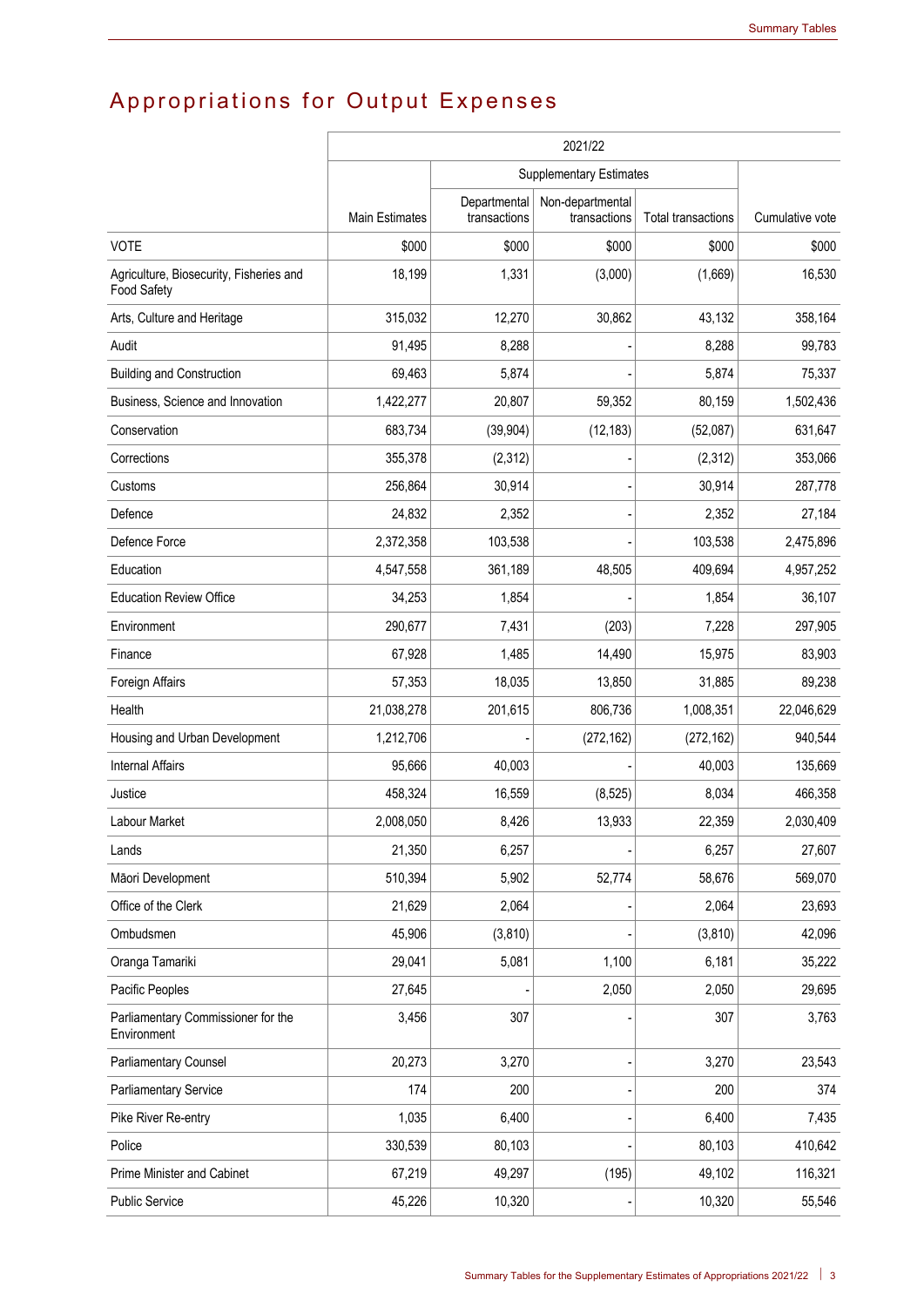|                              | 2021/22               |                              |                                  |                           |                 |  |
|------------------------------|-----------------------|------------------------------|----------------------------------|---------------------------|-----------------|--|
|                              |                       |                              | <b>Supplementary Estimates</b>   |                           |                 |  |
|                              | <b>Main Estimates</b> | Departmental<br>transactions | Non-departmental<br>transactions | <b>Total transactions</b> | Cumulative vote |  |
| <b>VOTE</b>                  | \$000                 | \$000                        | \$000                            | \$000                     | \$000           |  |
| Revenue                      | 12,674                | 3,630                        |                                  | 3,630                     | 16,304          |  |
| Serious Fraud                | 14,011                | 793                          |                                  | 793                       | 14,804          |  |
| Social Development           | 530,714               | (25, 495)                    | 2,607                            | (22, 888)                 | 507,826         |  |
| Sport and Recreation         | 158,609               |                              | (16, 151)                        | (16, 151)                 | 142,458         |  |
| <b>Statistics</b>            | 47,108                | 15,593                       |                                  | 15,593                    | 62,701          |  |
| Te Arawhiti                  | 43,770                | 1,083                        |                                  | 1,083                     | 44,853          |  |
| <b>Tertiary Education</b>    | 657,207               | 657                          | 70,651                           | 71,308                    | 728,515         |  |
| Transport                    | 3,767,430             | 22,877                       | (19, 644)                        | 3,233                     | 3,770,663       |  |
| Women                        | 9,719                 | 3,604                        |                                  | 3,604                     | 13,323          |  |
| <b>Total Output Expenses</b> | 41,785,554            | 987,888                      | 784,847                          | 1,772,735                 | 43,558,289      |  |

## Appropriations for Benefits or Related Expenses

|                                                               | 2021/22               |                                |                                  |                           |                 |  |  |
|---------------------------------------------------------------|-----------------------|--------------------------------|----------------------------------|---------------------------|-----------------|--|--|
|                                                               |                       | <b>Supplementary Estimates</b> |                                  |                           |                 |  |  |
|                                                               | <b>Main Estimates</b> | Departmental<br>transactions   | Non-departmental<br>transactions | <b>Total transactions</b> | Cumulative vote |  |  |
| <b>VOTE</b>                                                   | \$000                 | \$000                          | \$000                            | \$000                     | \$000           |  |  |
| Agriculture, Biosecurity, Fisheries and<br><b>Food Safety</b> | 1,650                 | N/A                            |                                  |                           | 1,650           |  |  |
| Education                                                     | 53,773                | N/A                            | 1,249                            | 1,249                     | 55,022          |  |  |
| Housing and Urban Development                                 | 122,320               | N/A                            |                                  |                           | 122,320         |  |  |
| <b>Internal Affairs</b>                                       | 53,500                | N/A                            | 4,500                            | 4,500                     | 58,000          |  |  |
| Labour Market                                                 | 97,817                | N/A                            |                                  |                           | 97,817          |  |  |
| Māori Development                                             | 480                   | N/A                            |                                  |                           | 480             |  |  |
| Pacific Peoples                                               | 857                   | N/A                            | 69                               | 69                        | 926             |  |  |
| Revenue                                                       | 4,916,000             | N/A                            | (10,000)                         | (10,000)                  | 4,906,000       |  |  |
| Social Development                                            | 30,793,481            | N/A                            | (512, 463)                       | (512, 463)                | 30,281,018      |  |  |
| <b>Tertiary Education</b>                                     | 19,868                | N/A                            | 245                              | 245                       | 20,113          |  |  |
| <b>Total Benefits or Related Expenses</b>                     | 36,059,746            |                                | (516, 400)                       | (516, 400)                | 35,543,346      |  |  |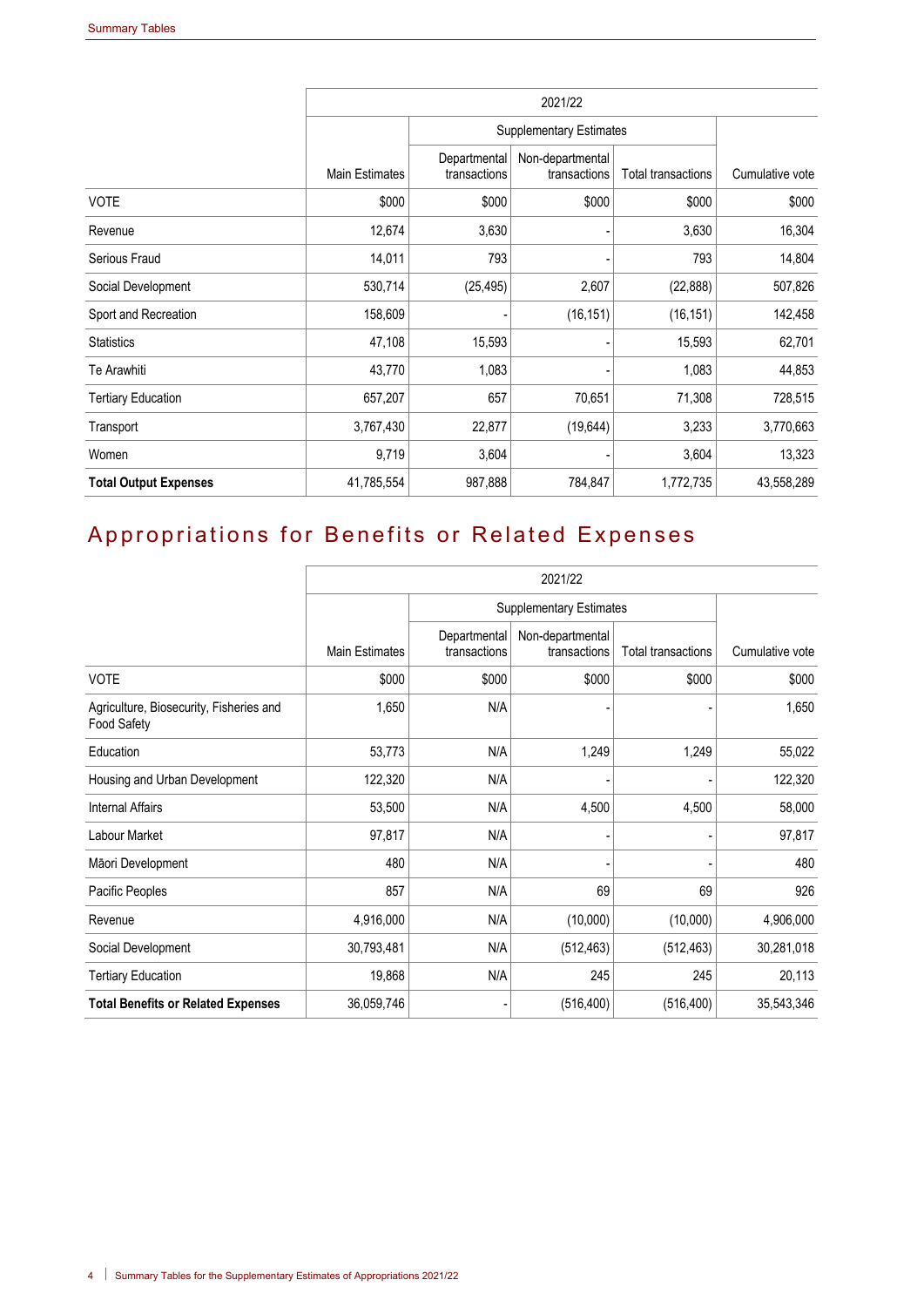# Appropriations for Borrowing Expenses

|                                 | 2021/22        |                              |                                  |                    |                 |  |  |
|---------------------------------|----------------|------------------------------|----------------------------------|--------------------|-----------------|--|--|
|                                 |                |                              | <b>Supplementary Estimates</b>   |                    |                 |  |  |
|                                 | Main Estimates | Departmental<br>transactions | Non-departmental<br>transactions | Total transactions | Cumulative vote |  |  |
| <b>VOTE</b>                     | \$000          | \$000                        | \$000                            | \$000              | \$000           |  |  |
| Finance                         | 3,154,380      |                              | 850,292                          | 850,292            | 4,004,672       |  |  |
| Revenue                         | 11,400         |                              | (3,000)                          | (3,000)            | 8,400           |  |  |
| <b>Total Borrowing Expenses</b> | 3,165,780      |                              | 847,292                          | 847,292            | 4,013,072       |  |  |

## Appropriations for Other Expenses

|                                                        | 2021/22               |                              |                                  |                           |                 |  |
|--------------------------------------------------------|-----------------------|------------------------------|----------------------------------|---------------------------|-----------------|--|
|                                                        |                       |                              | <b>Supplementary Estimates</b>   |                           |                 |  |
|                                                        | <b>Main Estimates</b> | Departmental<br>transactions | Non-departmental<br>transactions | <b>Total transactions</b> | Cumulative vote |  |
| <b>VOTE</b>                                            | \$000                 | \$000                        | \$000                            | \$000                     | \$000           |  |
| Agriculture, Biosecurity, Fisheries and<br>Food Safety | 110,116               |                              | (11, 645)                        | (11, 645)                 | 98,471          |  |
| Arts, Culture and Heritage                             | 155,326               |                              | 98,055                           | 98,055                    | 253,381         |  |
| Audit                                                  | 1,099                 |                              |                                  |                           | 1,099           |  |
| <b>Building and Construction</b>                       | 6,684                 |                              | (1,988)                          | (1,988)                   | 4,696           |  |
| Business, Science and Innovation                       | 679,804               | 120,000                      | 309,148                          | 429,148                   | 1,108,952       |  |
| Conservation                                           | 6,721                 | 10,954                       | 10,525                           | 21,479                    | 28,200          |  |
| Corrections                                            | 1,000                 | 6,200                        |                                  | 6,200                     | 7,200           |  |
| Courts                                                 | 311,580               |                              | 4.054                            | 4,054                     | 315,634         |  |
| Customs                                                | 8,080                 | 7,661                        | 8,000                            | 15,661                    | 23,741          |  |
| Defence Force                                          | 62,028                | 7,260                        | 37,900                           | 45,160                    | 107,188         |  |
| Education                                              | 102,123               |                              | 54,701                           | 54,701                    | 156,824         |  |
| Environment                                            | 1,320,633             |                              | 1,202,046                        | 1,202,046                 | 2,522,679       |  |
| Finance                                                | 783,780               | 970                          | 2,201,182                        | 2,202,152                 | 2,985,932       |  |
| Foreign Affairs                                        | 882,766               |                              | 29,905                           | 29,905                    | 912,671         |  |
| Forestry                                               | 2,000                 |                              | 4,000                            | 4,000                     | 6,000           |  |
| Health                                                 | 48,801                |                              | 1,622                            | 1,622                     | 50,423          |  |
| Housing and Urban Development                          | 463,071               |                              | (270, 113)                       | (270, 113)                | 192,958         |  |
| <b>Internal Affairs</b>                                | 243,770               |                              | 53,821                           | 53,821                    | 297,591         |  |
| Justice                                                | 14,156                | 20,000                       |                                  | 20,000                    | 34,156          |  |
| Labour Market                                          | 40,470                |                              | (31, 461)                        | (31, 461)                 | 9,009           |  |
| Lands                                                  | 100,145               |                              | 1,491                            | 1,491                     | 101,636         |  |
| Māori Development                                      | 29,287                |                              | 10,015                           | 10,015                    | 39,302          |  |
| Ombudsmen                                              | 463                   |                              |                                  |                           | 463             |  |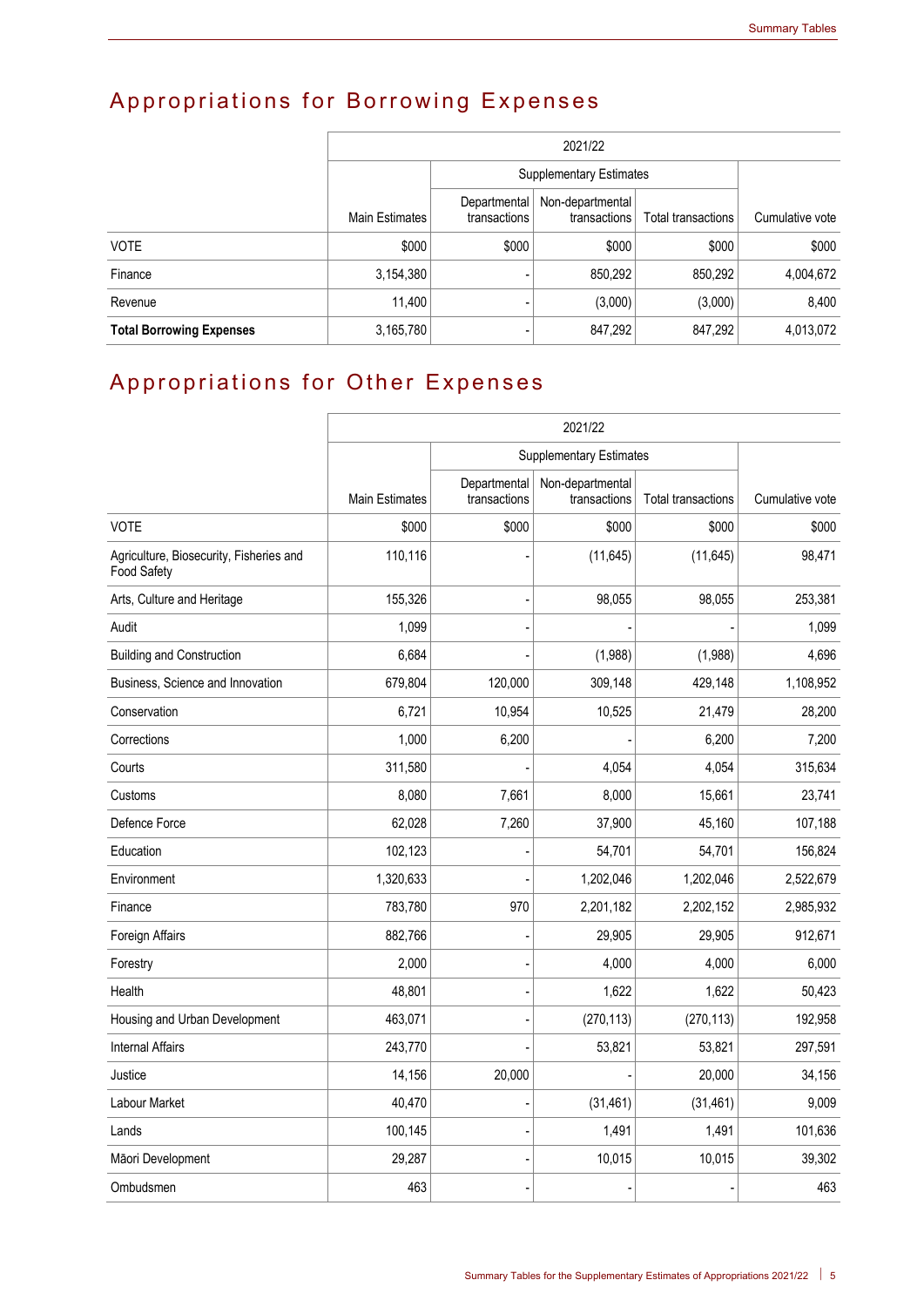|                                                   | 2021/22               |                                |                                  |                           |                 |  |
|---------------------------------------------------|-----------------------|--------------------------------|----------------------------------|---------------------------|-----------------|--|
|                                                   |                       | <b>Supplementary Estimates</b> |                                  |                           |                 |  |
|                                                   | <b>Main Estimates</b> | Departmental<br>transactions   | Non-departmental<br>transactions | <b>Total transactions</b> | Cumulative vote |  |
| <b>VOTE</b>                                       | \$000                 | \$000                          | \$000                            | \$000                     | \$000           |  |
| Pacific Peoples                                   |                       |                                | 2,750                            | 2,750                     | 2,750           |  |
| Parliamentary Commissioner for the<br>Environment | 338                   | 5                              |                                  | 5                         | 343             |  |
| <b>Parliamentary Service</b>                      | 96,574                |                                | 8,995                            | 8,995                     | 105,569         |  |
| Police                                            | 110                   | 12,000                         |                                  | 12,000                    | 12,110          |  |
| <b>Prime Minister and Cabinet</b>                 | 7,868                 |                                | 5,095                            | 5,095                     | 12,963          |  |
| <b>Public Service</b>                             | 16,814                |                                | 2,749                            | 2,749                     | 19,563          |  |
| Revenue                                           | 9,750,252             | (203, 242)                     | 5,827,788                        | 5,624,546                 | 15,374,798      |  |
| Social Development                                | 905,186               |                                | 5,057,662                        | 5,057,662                 | 5,962,848       |  |
| Sport and Recreation                              | 4,294                 |                                |                                  |                           | 4,294           |  |
| Te Arawhiti                                       | 371,552               |                                | 40,719                           | 40,719                    | 412,271         |  |
| <b>Tertiary Education</b>                         | 1,000                 |                                |                                  |                           | 1,000           |  |
| Transport                                         | 157,402               |                                | 699,300                          | 699,300                   | 856,702         |  |
| <b>Total Other Expenses</b>                       | 16,685,293            | (18, 192)                      | 15,356,316                       | 15,338,124                | 32,023,417      |  |

## Appropriations for Capital Expenditure

|                                                               |                       |                              | 2021/22                          |                           |                 |
|---------------------------------------------------------------|-----------------------|------------------------------|----------------------------------|---------------------------|-----------------|
|                                                               |                       |                              | <b>Supplementary Estimates</b>   |                           |                 |
|                                                               | <b>Main Estimates</b> | Departmental<br>transactions | Non-departmental<br>transactions | <b>Total transactions</b> | Cumulative vote |
| <b>VOTE</b>                                                   | \$000                 | \$000                        | \$000                            | \$000                     | \$000           |
| Agriculture, Biosecurity, Fisheries and<br><b>Food Safety</b> | 22,550                | 14,669                       |                                  | 14,669                    | 37,219          |
| Arts, Culture and Heritage                                    | 34,081                | (31)                         | 522                              | 491                       | 34,572          |
| Attorney-General                                              | 3,370                 | (1,858)                      |                                  | (1,858)                   | 1,512           |
| Audit                                                         | 4,393                 | (419)                        |                                  | (419)                     | 3,974           |
| <b>Building and Construction</b>                              | 7,000                 |                              | (7,000)                          | (7,000)                   |                 |
| Business, Science and Innovation                              | 247,655               | (10, 808)                    | 330,511                          | 319,703                   | 567,358         |
| Conservation                                                  | 51,737                | (2,719)                      | 872                              | (1, 847)                  | 49,890          |
| Corrections                                                   | 448,968               | (12, 540)                    |                                  | (12, 540)                 | 436,428         |
| Customs                                                       | 21,054                | 104                          |                                  | 104                       | 21,158          |
| Defence                                                       | 350                   |                              |                                  |                           | 350             |
| Defence Force                                                 | 1,164,711             | 183,019                      |                                  | 183,019                   | 1,347,730       |
| Education                                                     | 1,924,915             | (77, 158)                    | 170                              | (76, 988)                 | 1,847,927       |
| <b>Education Review Office</b>                                | 1,710                 | (519)                        |                                  | (519)                     | 1,191           |
| Environment                                                   | 3,168                 |                              |                                  |                           | 3,168           |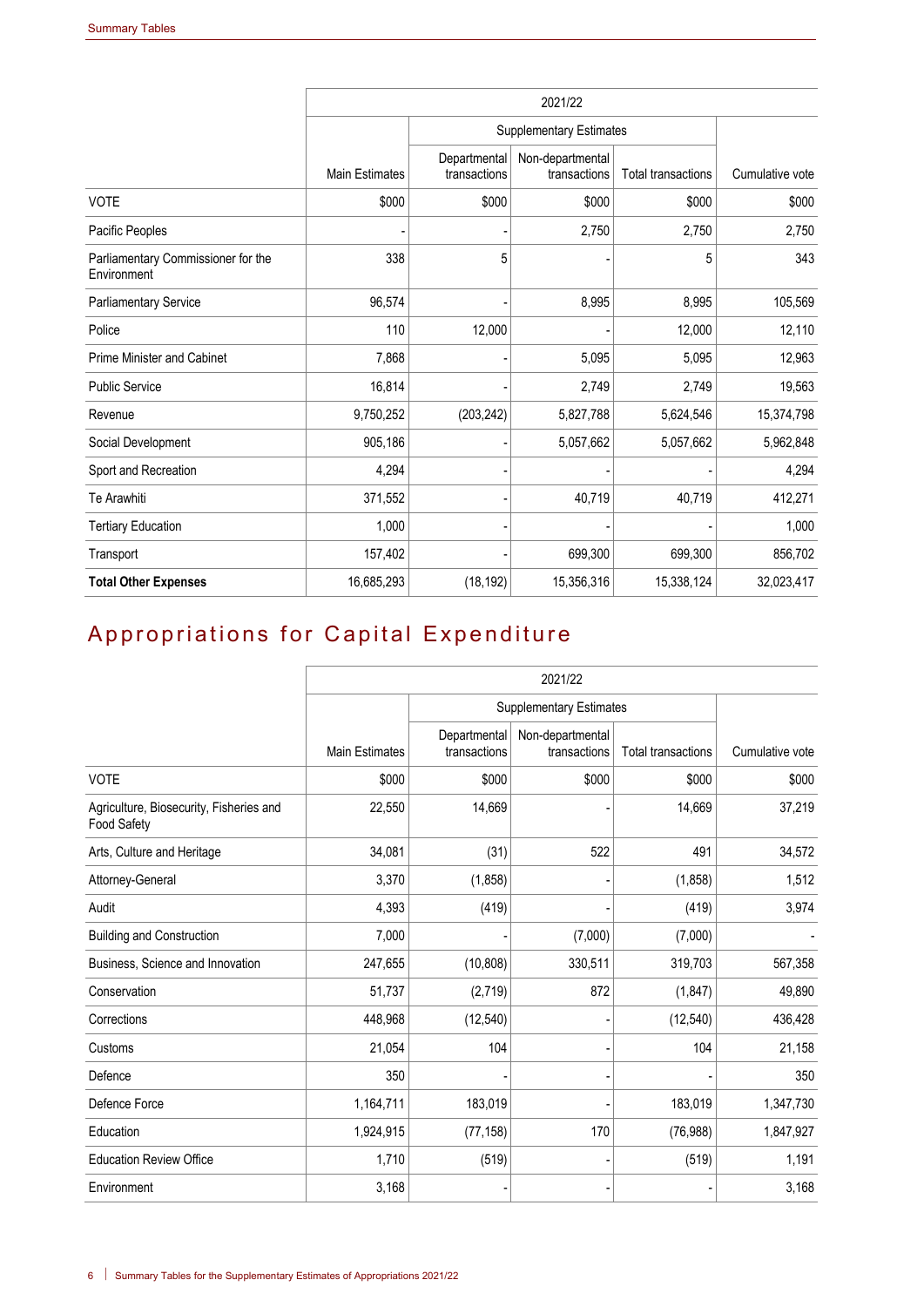|                                                   | 2021/22               |                              |                                  |                           |                 |  |
|---------------------------------------------------|-----------------------|------------------------------|----------------------------------|---------------------------|-----------------|--|
|                                                   |                       |                              | <b>Supplementary Estimates</b>   |                           |                 |  |
|                                                   | <b>Main Estimates</b> | Departmental<br>transactions | Non-departmental<br>transactions | <b>Total transactions</b> | Cumulative vote |  |
| <b>VOTE</b>                                       | \$000                 | \$000                        | \$000                            | \$000                     | \$000           |  |
| Finance                                           | 4,192,208             |                              | 1,159,313                        | 1,159,313                 | 5,351,521       |  |
| Foreign Affairs                                   | 82,608                |                              | 3,400                            | 3,400                     | 86,008          |  |
| Health                                            | 1,630,868             | 14,525                       | (746, 087)                       | (731, 562)                | 899,306         |  |
| Housing and Urban Development                     | 82,500                |                              | 367,827                          | 367,827                   | 450,327         |  |
| <b>Internal Affairs</b>                           | 107,698               | (6, 369)                     | 7,279                            | 910                       | 108,608         |  |
| Justice                                           | 89,888                | 11,600                       |                                  | 11,600                    | 101,488         |  |
| Labour Market                                     | 13,390                |                              | 840                              | 840                       | 14,230          |  |
| Lands                                             | 138,184               | (13,500)                     |                                  | (13,500)                  | 124,684         |  |
| Māori Development                                 | 2,070                 |                              |                                  |                           | 2,070           |  |
| Office of the Clerk                               | 2,550                 |                              |                                  |                           | 2,550           |  |
| Ombudsmen                                         | 2,973                 | (2, 405)                     |                                  | (2, 405)                  | 568             |  |
| Oranga Tamariki                                   | 85,518                | (15, 793)                    |                                  | (15, 793)                 | 69,725          |  |
| Pacific Peoples                                   | 152                   |                              |                                  |                           | 152             |  |
| Parliamentary Commissioner for the<br>Environment | 72                    | 600                          |                                  | 600                       | 672             |  |
| <b>Parliamentary Counsel</b>                      | 2,830                 | (1,650)                      |                                  | (1,650)                   | 1,180           |  |
| Parliamentary Service                             | 20,537                | 13,862                       | 8,084                            | 21,946                    | 42,483          |  |
| Police                                            | 101,945               |                              |                                  |                           | 101,945         |  |
| Prime Minister and Cabinet                        | 1,251                 | 1,250                        |                                  | 1,250                     | 2,501           |  |
| <b>Public Service</b>                             | 100                   | 708                          |                                  | 708                       | 808             |  |
| Revenue                                           | 337,560               | (114, 395)                   | 1,317,000                        | 1,202,605                 | 1,540,165       |  |
| Serious Fraud                                     | 140                   | 754                          |                                  | 754                       | 894             |  |
| Social Development                                | 2,261,339             | 18,646                       | (209, 350)                       | (190, 704)                | 2,070,635       |  |
| <b>Statistics</b>                                 | 30,100                |                              |                                  |                           | 30,100          |  |
| <b>Tertiary Education</b>                         | 73,800                |                              | 1,797                            | 1,797                     | 75,597          |  |
| Transport                                         | 3,809,052             |                              | 139,034                          | 139,034                   | 3,948,086       |  |
| Women                                             | 40                    | 160                          |                                  | 160                       | 200             |  |
| <b>Total Capital Expenditure</b>                  | 17,005,035            | (267)                        | 2,374,212                        | 2,373,945                 | 19,378,980      |  |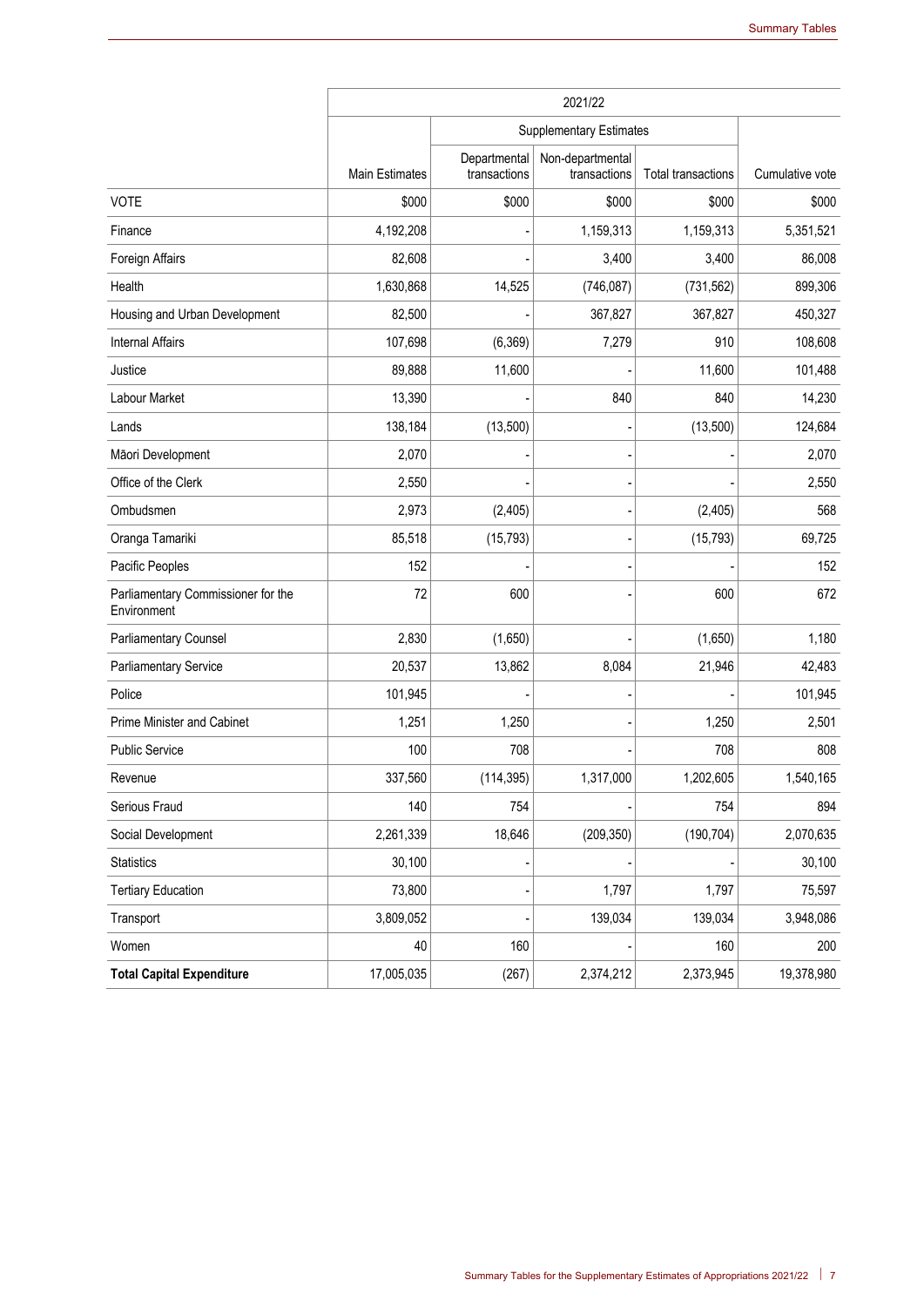#### Appropriations for Intelligence and Security Department Expenses and Capital Expenditure

|                                                                                                        | 2021/22               |                                |                                  |                    |                 |  |  |
|--------------------------------------------------------------------------------------------------------|-----------------------|--------------------------------|----------------------------------|--------------------|-----------------|--|--|
|                                                                                                        | <b>Main Estimates</b> | <b>Supplementary Estimates</b> |                                  |                    |                 |  |  |
|                                                                                                        |                       | Departmental<br>transactions   | Non-departmental<br>transactions | Total transactions | Cumulative vote |  |  |
| <b>VOTE</b>                                                                                            | \$000                 | \$000                          | \$000                            | \$000              | \$000           |  |  |
| Communications Security and Intelligence                                                               | 212,663               | 35,820                         | N/A                              | 35,820             | 248,483         |  |  |
| Security Intelligence                                                                                  | 107,825               | (9,950)                        | N/A                              | (9,950)            | 97,875          |  |  |
| <b>Total Intelligence and Security</b><br><b>Department Expenses and Capital</b><br><b>Expenditure</b> | 320,488               | 25,870                         |                                  | 25,870             | 346,358         |  |  |

## Multi-Category Expenses and Capital Expenditure

|                                                        | 2021/22        |                              |                                  |                    |                 |  |  |
|--------------------------------------------------------|----------------|------------------------------|----------------------------------|--------------------|-----------------|--|--|
|                                                        |                |                              | <b>Supplementary Estimates</b>   |                    |                 |  |  |
|                                                        | Main Estimates | Departmental<br>transactions | Non-departmental<br>transactions | Total transactions | Cumulative vote |  |  |
| <b>VOTE</b>                                            | \$000          | \$000                        | \$000                            | \$000              | \$000           |  |  |
| <b>Output Expenses</b>                                 |                |                              |                                  |                    |                 |  |  |
| Agriculture, Biosecurity, Fisheries and<br>Food Safety | 807,801        | 56,609                       | 10,300                           | 66,909             | 874,710         |  |  |
| Arts, Culture and Heritage                             | 18,013         | 2,450                        |                                  | 2,450              | 20,463          |  |  |
| Attorney-General                                       | 90,517         | (7, 822)                     |                                  | (7, 822)           | 82,695          |  |  |
| Audit                                                  | 18,085         | 1,220                        |                                  | 1,220              | 19,305          |  |  |
| <b>Building and Construction</b>                       | 874,766        | 67,204                       | (79, 992)                        | (12,788)           | 861,978         |  |  |
| Business, Science and Innovation                       | 942,186        | 3,648                        | 52,819                           | 56,467             | 998,653         |  |  |
| Conservation                                           | 48,373         | 3,103                        | (16, 590)                        | (13, 487)          | 34,886          |  |  |
| Corrections                                            | 1,473,269      | 109,239                      |                                  | 109,239            | 1,582,508       |  |  |
| Courts                                                 | 574,765        | 11,653                       |                                  | 11,653             | 586,418         |  |  |
| Defence Force                                          | 687,541        | 12,213                       |                                  | 12,213             | 699,754         |  |  |
| Education                                              | 8,753,101      | 38,228                       | 229,188                          | 267,416            | 9,020,517       |  |  |
| Environment                                            | 89,932         | 3,853                        | (32, 398)                        | (28, 545)          | 61,387          |  |  |
| Finance                                                | 93,492         | 14,091                       | 1,235                            | 15,326             | 108,818         |  |  |
| Foreign Affairs                                        | 502,204        | (11, 793)                    |                                  | (11, 793)          | 490,411         |  |  |
| Forestry                                               | 114,567        | 10,161                       | (4,763)                          | 5,398              | 119,965         |  |  |
| Health                                                 | 1,680,243      | 233,156                      | 4,109,111                        | 4,342,267          | 6,022,510       |  |  |
| Housing and Urban Development                          | 1,735,510      | 6,806                        | 69,127                           | 75,933             | 1,811,443       |  |  |
| <b>Internal Affairs</b>                                | 501,766        | 78,858                       | 6,366                            | 85,224             | 586,990         |  |  |
| Labour Market                                          | 503,157        | 44,391                       | (19, 335)                        | 25,056             | 528,213         |  |  |
| Lands                                                  | 175,669        | 55,237                       | 2,798                            | 58,035             | 233,704         |  |  |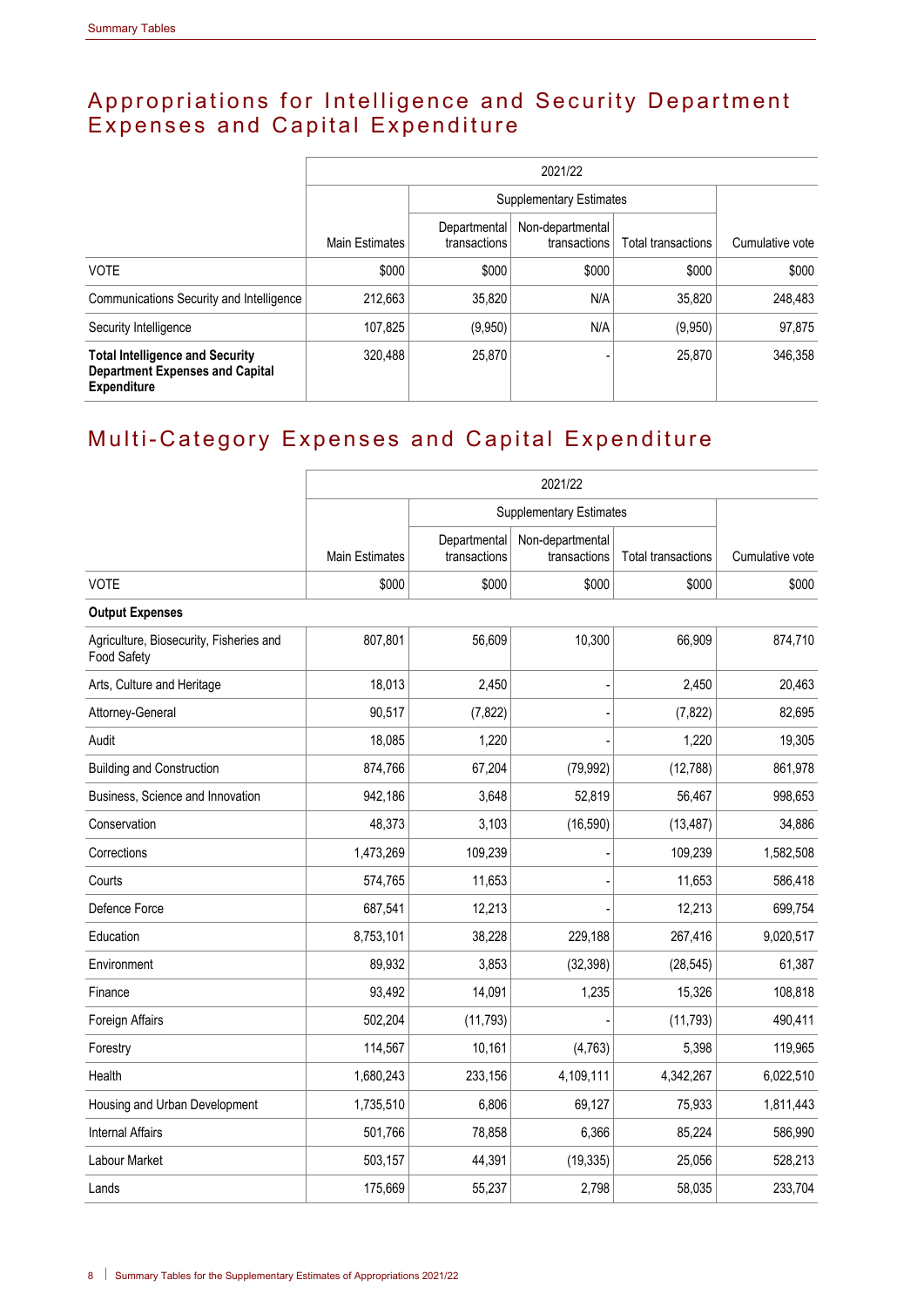|                                                        | 2021/22        |                              |                                  |                           |                 |  |
|--------------------------------------------------------|----------------|------------------------------|----------------------------------|---------------------------|-----------------|--|
|                                                        |                |                              | <b>Supplementary Estimates</b>   |                           |                 |  |
|                                                        | Main Estimates | Departmental<br>transactions | Non-departmental<br>transactions | <b>Total transactions</b> | Cumulative vote |  |
| <b>VOTE</b>                                            | \$000          | \$000                        | \$000                            | \$000                     | \$000           |  |
| Māori Development                                      |                | 1,885                        | 130,027                          | 131,912                   | 131,912         |  |
| Oranga Tamariki                                        | 1,353,769      | 52,393                       |                                  | 52,393                    | 1,406,162       |  |
| Pacific Peoples                                        | 22,861         | 11,810                       |                                  | 11,810                    | 34,671          |  |
| <b>Parliamentary Service</b>                           | 69,443         | 3,254                        |                                  | 3,254                     | 72,697          |  |
| Police                                                 | 1,756,807      | 117,399                      |                                  | 117,399                   | 1,874,206       |  |
| Prime Minister and Cabinet                             | 72,470         | 17,899                       |                                  | 17,899                    | 90,369          |  |
| Revenue                                                | 569,785        | 53,020                       |                                  | 53,020                    | 622,805         |  |
| Social Development                                     | 1,402,521      | 155,985                      | 167,584                          | 323,569                   | 1,726,090       |  |
| <b>Statistics</b>                                      | 163,114        | 17,516                       |                                  | 17,516                    | 180,630         |  |
| Te Arawhiti                                            | 12,500         | 3,062                        | (885)                            | 2,177                     | 14,677          |  |
| Justice                                                | 50,012         |                              | (2, 100)                         | (2, 100)                  | 47,912          |  |
| <b>Tertiary Education</b>                              | 2,767,772      |                              | (39, 121)                        | (39, 121)                 | 2,728,651       |  |
| Transport                                              | 3,016          |                              | 204,985                          | 204,985                   | 208,001         |  |
| <b>Total Output Expenses</b>                           | 27,929,027     | 1,166,728                    | 4,788,356                        | 5,955,084                 | 33,884,111      |  |
| <b>Other Expenses</b>                                  |                |                              |                                  |                           |                 |  |
| Agriculture, Biosecurity, Fisheries and<br>Food Safety | 2,249          |                              | 20,053                           | 20,053                    | 22,302          |  |
| <b>Building and Construction</b>                       | 35,358         |                              |                                  |                           | 35,358          |  |
| Business, Science and Innovation                       | 417,296        |                              | (10, 670)                        | (10, 670)                 | 406,626         |  |
| Conservation                                           | 4,589          |                              |                                  |                           | 4,589           |  |
| Defence                                                | 2,000          |                              | 4,500                            | 4,500                     | 6,500           |  |
| Environment                                            | 32,510         |                              | 5,000                            | 5,000                     | 37,510          |  |
| Finance                                                | 221,837        |                              | 130,530                          | 130,530                   | 352,367         |  |
| Forestry                                               | 40,613         |                              | 8,980                            | 8,980                     | 49,593          |  |
| Housing and Urban Development                          | 350,789        |                              | (102, 727)                       | (102, 727)                | 248,062         |  |
| <b>Internal Affairs</b>                                | 44,048         |                              | 11,987                           | 11,987                    | 56,035          |  |
| Justice                                                | 10,367         |                              | 48                               | 48                        | 10,415          |  |
| Lands                                                  | 27,849         |                              | 84,084                           | 84,084                    | 111,933         |  |
| Prime Minister and Cabinet                             | 5,978          |                              | 18,929                           | 18,929                    | 24,907          |  |
| Social Development                                     | 169,960        |                              | 203,654                          | 203,654                   | 373,614         |  |
| Te Arawhiti                                            |                |                              | 1,215                            | 1,215                     | 1,215           |  |
| <b>Tertiary Education</b>                              | 541,344        |                              | (20,000)                         | (20,000)                  | 521,344         |  |
| Transport                                              | 95,211         |                              | (2,358)                          | (2,358)                   | 92,853          |  |
| <b>Total Other Expenses</b>                            | 2,001,998      |                              | 353,225                          | 353,225                   | 2,355,223       |  |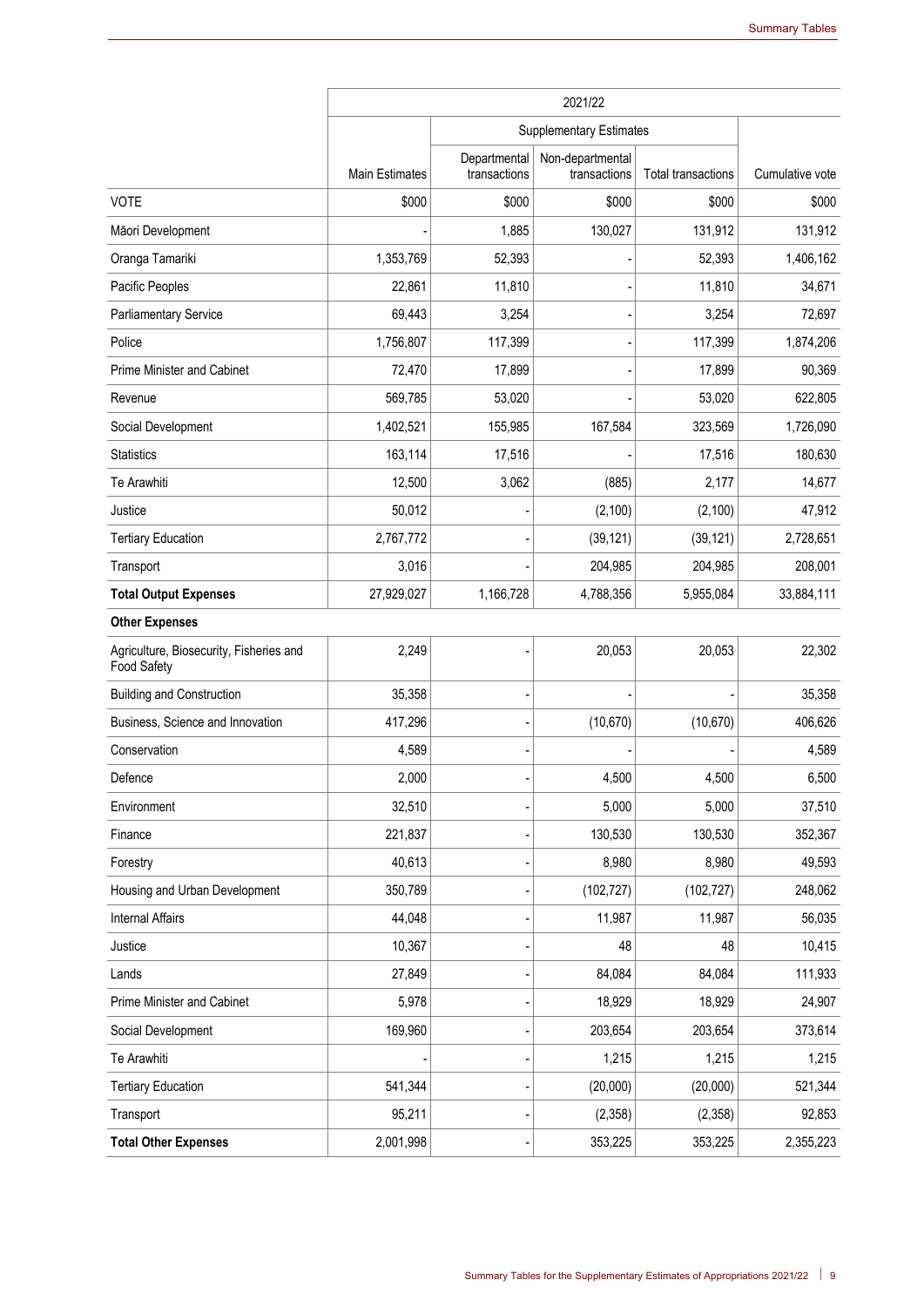|                                                                              | 2021/22               |                              |                                  |                           |                 |  |  |
|------------------------------------------------------------------------------|-----------------------|------------------------------|----------------------------------|---------------------------|-----------------|--|--|
|                                                                              |                       |                              | <b>Supplementary Estimates</b>   |                           |                 |  |  |
|                                                                              | <b>Main Estimates</b> | Departmental<br>transactions | Non-departmental<br>transactions | <b>Total transactions</b> | Cumulative vote |  |  |
| <b>VOTE</b>                                                                  | \$000                 | \$000                        | \$000                            | \$000                     | \$000           |  |  |
| <b>Capital Expenditure</b>                                                   |                       |                              |                                  |                           |                 |  |  |
| <b>Building and Construction</b>                                             | 96,727                |                              | (57, 610)                        | (57, 610)                 | 39,117          |  |  |
| Business, Science and Innovation                                             | 39,190                |                              | 105,705                          | 105,705                   | 144,895         |  |  |
| Conservation                                                                 | 4,610                 |                              | 3,307                            | 3,307                     | 7,917           |  |  |
| Defence                                                                      | 873,354               |                              | 209,022                          | 209,022                   | 1,082,376       |  |  |
| Finance                                                                      | 84,450                |                              | 24,313                           | 24,313                    | 108,763         |  |  |
| Forestry                                                                     | 15,000                |                              | (6,500)                          | (6,500)                   | 8,500           |  |  |
| Housing and Urban Development                                                | 726,800               |                              | (505, 500)                       | (505, 500)                | 221,300         |  |  |
| <b>Internal Affairs</b>                                                      | 5,385                 |                              | (1, 556)                         | (1, 556)                  | 3,829           |  |  |
| Lands                                                                        | 6,250                 |                              | 16,001                           | 16,001                    | 22,251          |  |  |
| <b>Prime Minister and Cabinet</b>                                            | 550                   |                              | 5,592                            | 5,592                     | 6,142           |  |  |
| Social Development                                                           | 1,000                 |                              | 2,775                            | 2,775                     | 3,775           |  |  |
| Transport                                                                    | 73,606                |                              | (20, 517)                        | (20, 517)                 | 53,089          |  |  |
| <b>Total Capital Expenditure</b>                                             | 1,926,922             |                              | (224, 968)                       | (224, 968)                | 1,701,954       |  |  |
| <b>Total Multi-Category Expenses and</b><br><b>Capital Expenditure (MCA)</b> | 31,857,947            | 1,166,728                    | 4,916,613                        | 6,083,341                 | 37,941,288      |  |  |

## Total Appropriations for Each Vote

|                                                        |                       |                              | 2021/22                          |                           |                 |
|--------------------------------------------------------|-----------------------|------------------------------|----------------------------------|---------------------------|-----------------|
|                                                        |                       |                              | <b>Supplementary Estimates</b>   |                           |                 |
|                                                        | <b>Main Estimates</b> | Departmental<br>transactions | Non-departmental<br>transactions | <b>Total transactions</b> | Cumulative vote |
| <b>VOTE</b>                                            | \$000                 | \$000                        | \$000                            | \$000                     | \$000           |
| Agriculture, Biosecurity, Fisheries and<br>Food Safety | 962,565               | 72,609                       | 15,708                           | 88,317                    | 1,050,882       |
| Arts, Culture and Heritage                             | 522,452               | 14,689                       | 129,439                          | 144,128                   | 666,580         |
| Attorney-General                                       | 93,887                | (9,680)                      |                                  | (9,680)                   | 84,207          |
| Audit                                                  | 115,072               | 9,089                        |                                  | 9,089                     | 124,161         |
| <b>Building and Construction</b>                       | 1,089,998             | 73,078                       | (146, 590)                       | (73, 512)                 | 1,016,486       |
| Business, Science and Innovation                       | 3,748,408             | 133,647                      | 846,865                          | 980,512                   | 4,728,920       |
| Communications Security and Intelligence               | 212,663               | 35,820                       |                                  | 35,820                    | 248,483         |
| Conservation                                           | 799,764               | (28, 566)                    | (14,069)                         | (42, 635)                 | 757,129         |
| Corrections                                            | 2,278,615             | 100,587                      |                                  | 100.587                   | 2,379,202       |
| Courts                                                 | 886,345               | 11,653                       | 4,054                            | 15,707                    | 902,052         |
| Customs                                                | 285,998               | 38,679                       | 8,000                            | 46,679                    | 332,677         |
| Defence                                                | 900,536               | 2,352                        | 213,522                          | 215,874                   | 1,116,410       |
| Defence Force                                          | 4,286,638             | 306,030                      | 37,900                           | 343,930                   | 4,630,568       |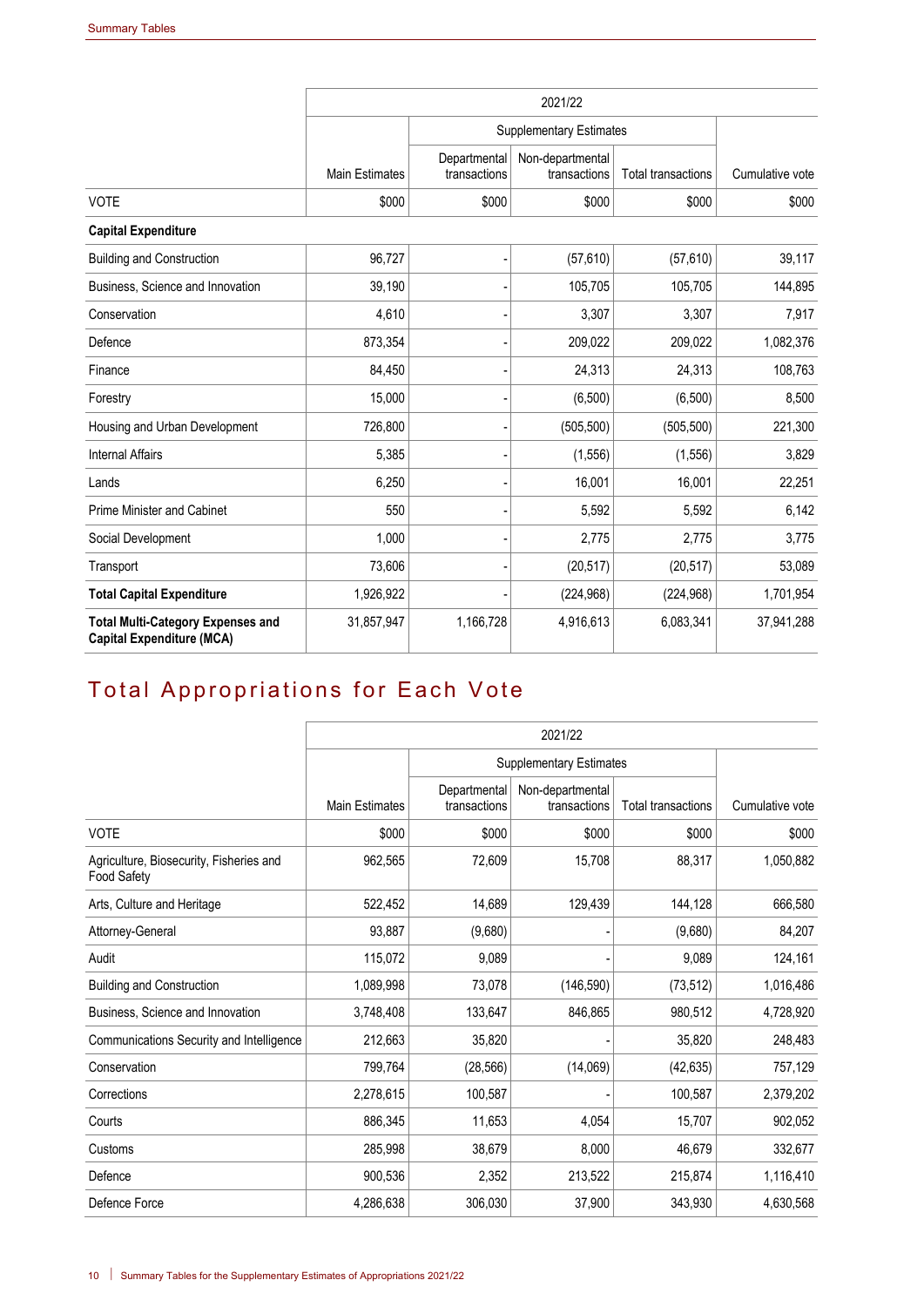|                                                   |                       |                              | 2021/22                          |                    |                 |
|---------------------------------------------------|-----------------------|------------------------------|----------------------------------|--------------------|-----------------|
|                                                   |                       |                              | Supplementary Estimates          |                    |                 |
|                                                   | <b>Main Estimates</b> | Departmental<br>transactions | Non-departmental<br>transactions | Total transactions | Cumulative vote |
| <b>VOTE</b>                                       | \$000                 | \$000                        | \$000                            | \$000              | \$000           |
| Education                                         | 15,381,470            | 322,259                      | 333,813                          | 656,072            | 16,037,542      |
| <b>Education Review Office</b>                    | 35,963                | 1,335                        |                                  | 1,335              | 37,298          |
| Environment                                       | 1,736,920             | 11,284                       | 1,174,445                        | 1,185,729          | 2,922,649       |
| Finance                                           | 8,598,075             | 16,546                       | 4,381,355                        | 4,397,901          | 12,995,976      |
| Foreign Affairs                                   | 1,524,931             | 6,242                        | 47,155                           | 53,397             | 1,578,328       |
| Forestry                                          | 172,180               | 10,161                       | 1,717                            | 11,878             | 184,058         |
| Health                                            | 24,398,190            | 449,296                      | 4,171,382                        | 4,620,678          | 29,018,868      |
| Housing and Urban Development                     | 4,693,696             | 6,806                        | (713, 548)                       | (706, 742)         | 3,986,954       |
| <b>Internal Affairs</b>                           | 1,051,833             | 112,492                      | 82,397                           | 194,889            | 1,246,722       |
| Justice                                           | 622,747               | 48,159                       | (10, 577)                        | 37,582             | 660,329         |
| Labour Market                                     | 2,662,884             | 52,817                       | (36, 023)                        | 16,794             | 2,679,678       |
| Lands                                             | 469,447               | 47,994                       | 104,374                          | 152,368            | 621,815         |
| Māori Development                                 | 542,231               | 7,787                        | 192,816                          | 200,603            | 742,834         |
| Office of the Clerk                               | 24,179                | 2,064                        |                                  | 2,064              | 26,243          |
| Ombudsmen                                         | 49,342                | (6, 215)                     |                                  | (6, 215)           | 43,127          |
| Oranga Tamariki                                   | 1,468,328             | 41,681                       | 1,100                            | 42,781             | 1,511,109       |
| Pacific Peoples                                   | 51,515                | 11,810                       | 4,869                            | 16,679             | 68,194          |
| Parliamentary Commissioner for the<br>Environment | 3,866                 | 912                          |                                  | 912                | 4,778           |
| <b>Parliamentary Counsel</b>                      | 23,103                | 1,620                        |                                  | 1,620              | 24,723          |
| <b>Parliamentary Service</b>                      | 186,728               | 17,316                       | 17,079                           | 34,395             | 221,123         |
| Pike River Re-entry                               | 1,035                 | 6,400                        |                                  | 6,400              | 7,435           |
| Police                                            | 2,189,401             | 209,502                      |                                  | 209,502            | 2,398,903       |
| Prime Minister and Cabinet                        | 155,336               | 68,446                       | 29,421                           | 97,867             | 253,203         |
| <b>Public Service</b>                             | 62,140                | 11,028                       | 2,749                            | 13,777             | 75,917          |
| Revenue                                           | 15,597,671            | (260, 987)                   | 7,131,788                        | 6,870,801          | 22,468,472      |
| Security Intelligence                             | 107,825               | (9,950)                      |                                  | (9,950)            | 97,875          |
| Serious Fraud                                     | 14,151                | 1,547                        |                                  | 1,547              | 15,698          |
| Social Development                                | 36,064,201            | 149,136                      | 4,712,469                        | 4,861,605          | 40,925,806      |
| Sport and Recreation                              | 162,903               |                              | (16, 151)                        | (16, 151)          | 146,752         |
| Statistics                                        | 240,322               | 33,109                       |                                  | 33,109             | 273,431         |
| Te Arawhiti                                       | 427,822               | 4,145                        | 41,049                           | 45,194             | 473,016         |
| <b>Tertiary Education</b>                         | 4,060,991             | 657                          | 13,572                           | 14,229             | 4,075,220       |
| Transport                                         | 7,905,717             | 22,877                       | 1,000,800                        | 1,023,677          | 8,929,394       |
| Women                                             | 9,759                 | 3,764                        |                                  | 3,764              | 13,523          |
| <b>Total Appropriations</b>                       | 146,879,843           | 2,162,027                    | 23,762,880                       | 25,924,907         | 172,804,750     |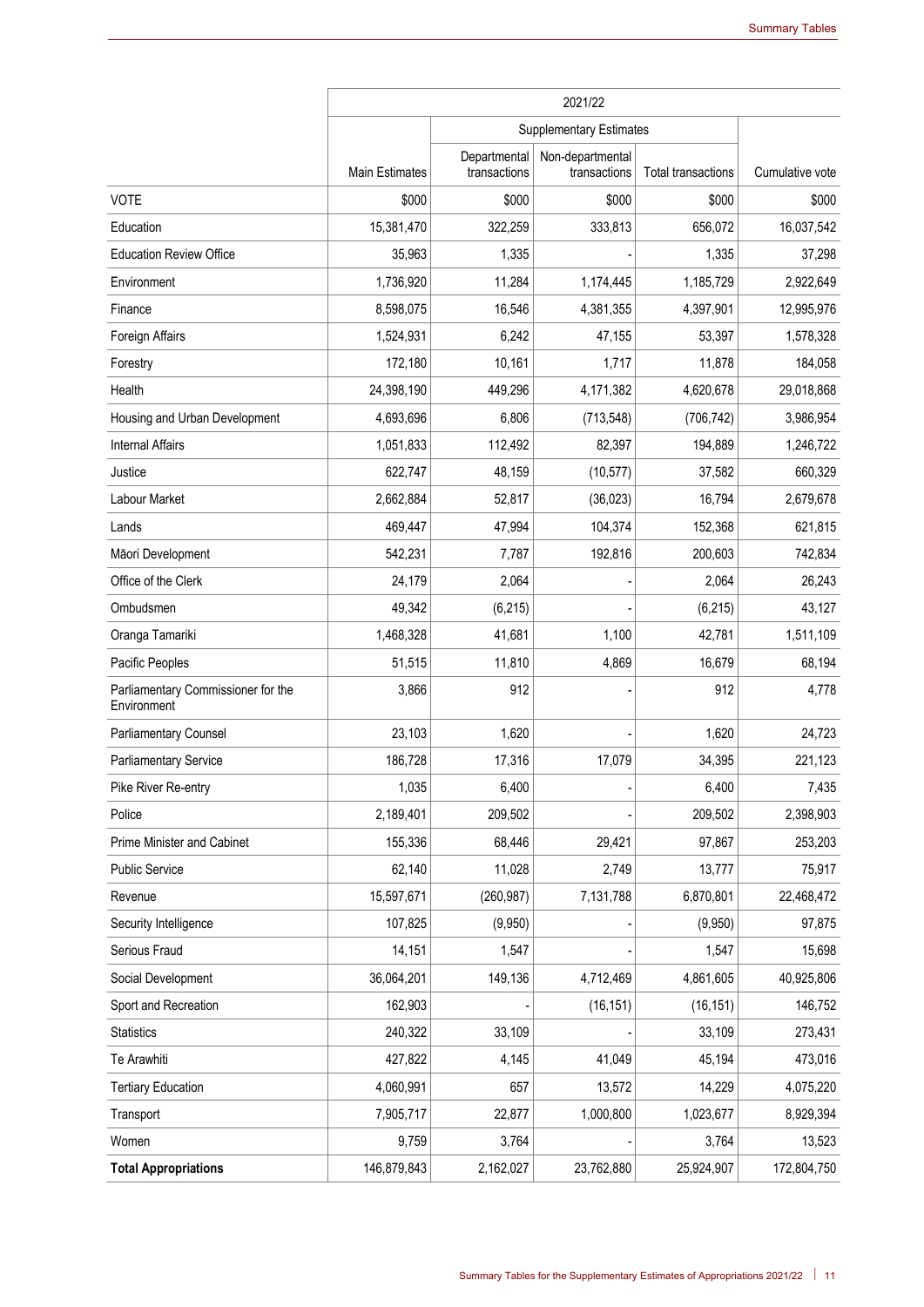## Current Year Revenue-Dependent Appropriations

| Vote              | Appropriation Title                 |
|-------------------|-------------------------------------|
| Audit             | <b>Audit and Assurance Services</b> |
| Education         | Services to Other Agencies          |
| Internal Affairs  | <b>Contestable Services</b>         |
| Revenue           | Services to Other Agencies          |
| <b>Statistics</b> | Services to Other Agencies          |

#### Multi-Year Appropriations by Vote, Appropriation Type and Period

| Vote                                                          | Appropriation Type                                 | Appropriation Title                                                                                                  | Period      |             |
|---------------------------------------------------------------|----------------------------------------------------|----------------------------------------------------------------------------------------------------------------------|-------------|-------------|
|                                                               |                                                    |                                                                                                                      | Commences   | Expires     |
| Agriculture, Biosecurity,<br><b>Fisheries and Food Safety</b> | Output expenses (non-departmental)                 | New Zealand Agricultural Greenhouse<br>Gas Research                                                                  | 01 Oct 2019 | 30 Jun 2024 |
|                                                               | Other expenses (non-departmental)                  | Agriculture: Farm Advisor Scheme                                                                                     | 01 Jul 2021 | 30 Jun 2026 |
|                                                               |                                                    | Agriculture: Integrated Farm Plan<br><b>Accelerator Fund</b>                                                         | 01 Jul 2021 | 30 Jun 2026 |
|                                                               |                                                    | Global Research Alliance on Agricultural<br>Greenhouse Gases                                                         | 01 Jul 2020 | 30 Jun 2024 |
|                                                               |                                                    | Sustainable Food and Fibre Futures                                                                                   | 01 Oct 2019 | 30 Jun 2024 |
| Arts, Culture and Heritage                                    | Output expenses (departmental)                     | Cultural Diplomacy International<br>Programme                                                                        | 01 Jul 2020 | 30 Jun 2025 |
|                                                               |                                                    | Establishment of New Public Media Entity                                                                             | 01 Apr 2022 | 30 Jun 2024 |
|                                                               | Other expenses (non-departmental)                  | Earthquake-prone Heritage Buildings                                                                                  | 01 Jul 2020 | 30 Jun 2024 |
|                                                               |                                                    | New Zealand Screen Production Grant -<br>New Zealand                                                                 | 01 Jul 2021 | 30 Jun 2025 |
|                                                               |                                                    | Regional Culture and Heritage Fund<br>(RCHF)                                                                         | 01 Jul 2019 | 30 Jun 2023 |
|                                                               | Multi-category expenses and capital<br>expenditure | Policy Advice, Monitoring of Funded<br>Agencies and Ministerial Services                                             | 01 Jul 2019 | 30 Jun 2024 |
| <b>Building and Construction</b>                              | Other expenses (non-departmental)                  | Residential Earthquake-Prone Buildings<br>Financial Assistance Scheme: Fair value<br>write down                      | 01 Nov 2020 | 30 Jun 2025 |
|                                                               | Capital expenditure (non-departmental)             | Residential Earthquake-Prone Buildings<br>Financial Assistance Scheme: Loan<br>Scheme for Earthquake Prone Buildings | 01 Mar 2020 | 30 Jun 2024 |
| Business, Science and<br>Innovation                           | Output expenses (departmental)                     | <b>Communications: Pacific Cyber Security</b><br>Initiatives                                                         | 01 Jul 2020 | 30 Jun 2025 |
|                                                               |                                                    | Economic and Regional Development:<br>Operational support for Grants and<br>Crown investments                        | 15 Sep 2020 | 30 Jun 2025 |
|                                                               |                                                    | Energy and Resources: Supporting<br>Decommissioning of Oil Fields                                                    | 15 Mar 2021 | 30 Jun 2025 |
|                                                               | Output expenses (non-departmental)                 | <b>Commerce and Consumer Affairs:</b><br>Regulation of Airport Services 2019-2024                                    | 01 Jul 2019 | 30 Jun 2024 |
|                                                               |                                                    | <b>Commerce and Consumer Affairs:</b><br>Regulation of Electricity Lines Services<br>2019-2024                       | 01 Jul 2019 | 30 Jun 2024 |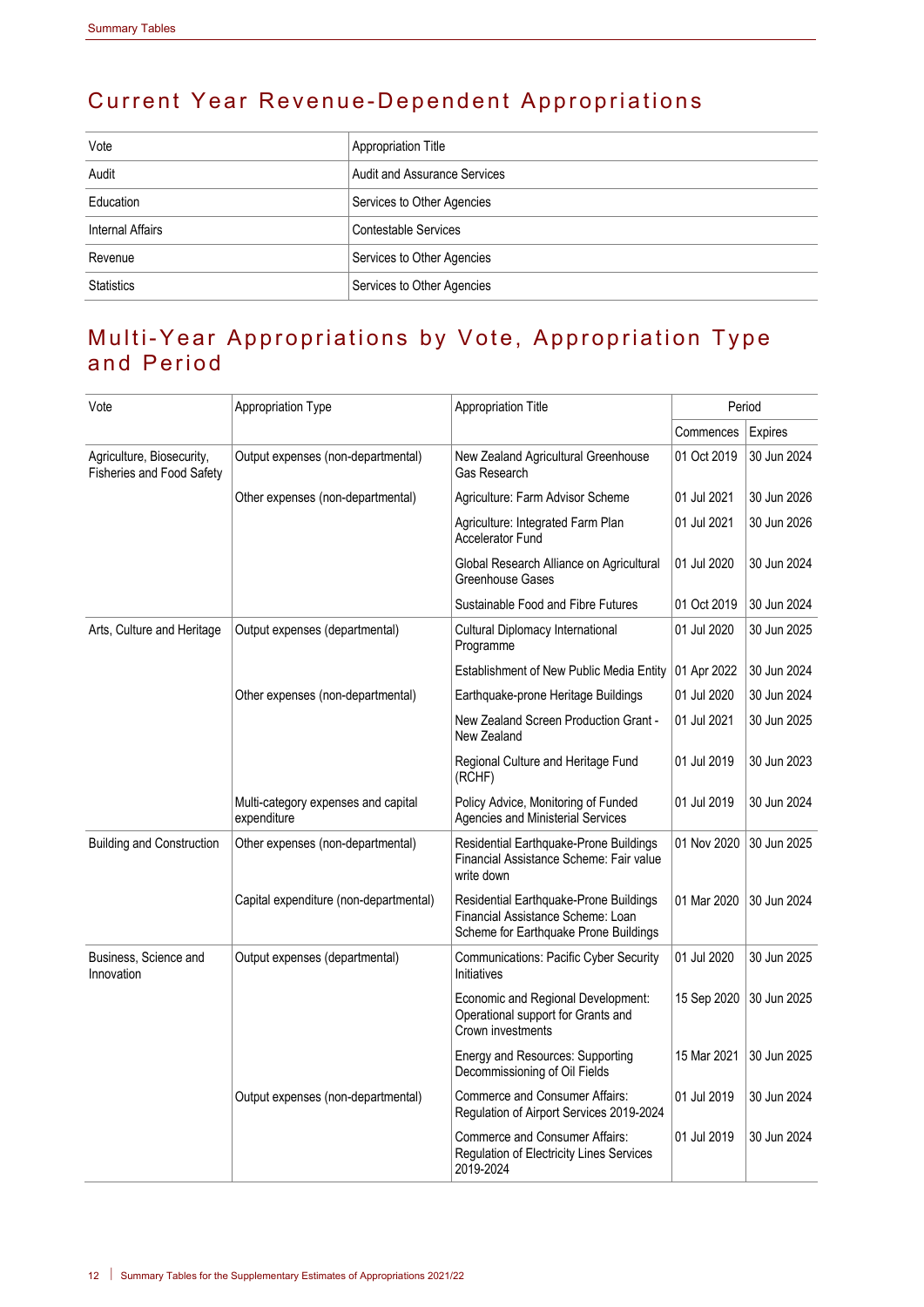| Vote | Appropriation Type                | <b>Appropriation Title</b>                                                                                                                 |             | Period         |  |
|------|-----------------------------------|--------------------------------------------------------------------------------------------------------------------------------------------|-------------|----------------|--|
|      |                                   |                                                                                                                                            | Commences   | <b>Expires</b> |  |
|      |                                   | Commerce and Consumer Affairs:<br>Regulation of Gas Pipelines Services<br>2019-2024                                                        | 01 Jul 2019 | 30 Jun 2024    |  |
|      |                                   | <b>Commerce and Consumer Affairs:</b><br>Review of Commerce Act Input<br>Methodologies for Economic Regulation<br>for the Period 2021-2024 | 01 Jul 2021 | 30 Jun 2024    |  |
|      |                                   | Economic and Regional Development:<br><b>Auckland Pacific Skills</b>                                                                       | 01 Dec 2020 | 30 Jun 2025    |  |
|      |                                   | Economic Development: Assistance with<br>Hosting of the 36th America's Cup                                                                 | 01 Apr 2018 | 30 Jun 2022    |  |
|      |                                   | Energy and Resources: Advice on Viable<br><b>Energy Storage Projects</b>                                                                   | 20 Jul 2020 | 30 Jun 2025    |  |
|      |                                   | Energy and Resources: Implementation<br>of the Grant Scheme for Warm, Dry<br>Homes                                                         | 01 Jul 2018 | 30 Jun 2023    |  |
|      |                                   | Energy and Resources: Management of<br>IEA Oil Stocks 2020-2024                                                                            | 01 Apr 2020 | 30 Jun 2024    |  |
|      |                                   | Energy and Resources: Managing the<br>Security of New Zealand's Electricity<br>Supply 2017-2022                                            | 01 Jul 2017 | 30 Jun 2022    |  |
|      |                                   | Energy and Resources: Meeting Crown<br>Obligations                                                                                         | 12 Apr 2021 | 30 Jun 2025    |  |
|      |                                   | <b>Enforcement of Telecommunications</b><br>Sector Fibre and Broadcasting<br><b>Transmission Service Regulation</b>                        | 01 Apr 2019 | 30 Jun 2022    |  |
|      |                                   | Research and Development Growth<br>Grants                                                                                                  | 01 Jul 2017 | 30 Jun 2022    |  |
|      |                                   | Research, Science and Innovation:<br>National Science Challenges                                                                           | 01 Jul 2019 | 30 Jun 2024    |  |
|      |                                   | Targeted Business Research and<br>Development Funding                                                                                      | 01 Jul 2017 | 30 Jun 2022    |  |
|      |                                   | Transitional provision of mail services by<br>New Zealand Post                                                                             | 01 Apr 2020 | 30 Jun 2024    |  |
|      | Other expenses (non-departmental) | Economic and Regional Development:<br>2023 FIFA Women's World Cup 2020-<br>2024                                                            | 01 Jul 2020 | 30 Jun 2024    |  |
|      |                                   | Economic and Regional Development:<br>Supporting Infrastructure Projects                                                                   | 01 Jul 2020 | 30 Jun 2025    |  |
|      |                                   | Economic Development: Major Events<br>Development Fund 2017-2022                                                                           | 01 Jul 2017 | 30 Jun 2022    |  |
|      |                                   | Economic Development: New Zealand<br>Screen Production Grant - International<br>2021-2026                                                  | 01 Jul 2021 | 30 Jun 2026    |  |
|      |                                   | Energy and Resources: Accelerating<br>Energy Efficiency and Fuel Switching in<br>Industry 2021-2025                                        | 01 Dec 2020 | 30 Jun 2025    |  |
|      |                                   | Energy and Resources: Grant Scheme<br>for Warm, Dry Homes                                                                                  | 01 Jul 2018 | 30 Jun 2023    |  |
|      |                                   | Energy and Resources: National New-<br>Energy Development Centre 2022-2026                                                                 | 31 Oct 2021 | 30 Jun 2026    |  |
|      |                                   | Infrastructure: Telecommunications<br>Development Levy Funded Procurement -<br>Telecommunications Infrastructure<br>Investment             | 01 Jul 2019 | 30 Jun 2022    |  |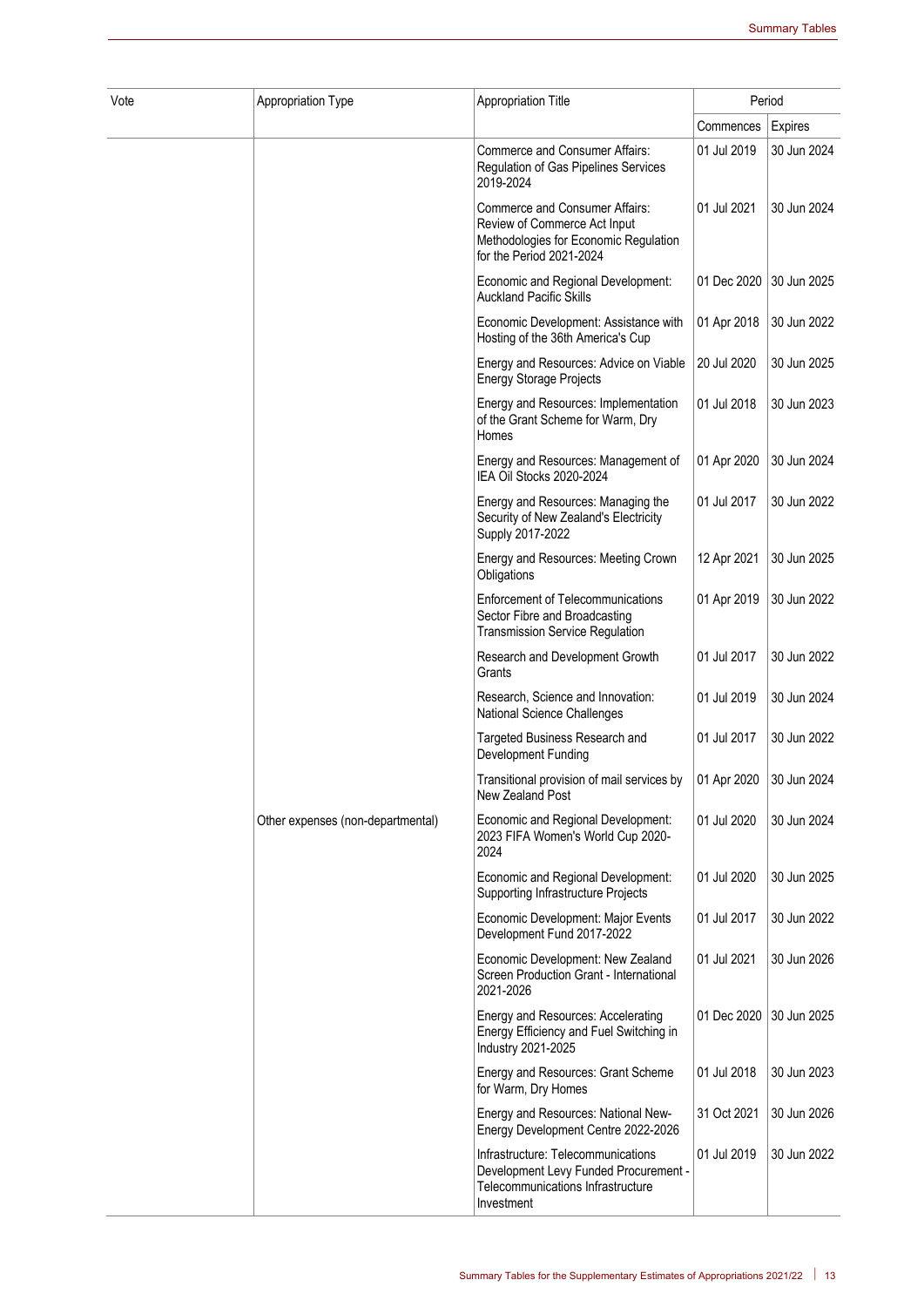| Vote         | Appropriation Type                     | Appropriation Title                                                                                                            | Period      |             |
|--------------|----------------------------------------|--------------------------------------------------------------------------------------------------------------------------------|-------------|-------------|
|              |                                        |                                                                                                                                | Commences   | Expires     |
|              |                                        | Research, Science and Innovation: In-<br>year payments fair value write-down and<br>impairment                                 | 01 Apr 2022 | 30 Jun 2026 |
|              |                                        | Sport and Recreation: 2023 FIFA<br>Women's World Cup                                                                           | 01 Feb 2022 | 30 Jun 2024 |
|              |                                        | Tourism: Recovery from COVID-19 2021-<br>2023                                                                                  | 01 Apr 2021 | 30 Jun 2023 |
|              | Capital expenditure (non-departmental) | Economic and Regional Development:<br>Infrastructure Capital Expenditure<br>Investment                                         | 01 Jul 2020 | 30 Jun 2025 |
|              |                                        | Economic and Regional Development:<br>Infrastructure Investment Provincial<br><b>Growth Fund Limited</b>                       | 01 Jul 2020 | 30 Jun 2025 |
|              |                                        | Economic and Regional Development:<br>Investment in Crown-owned Companies<br>for Infrastructure                                | 15 Mar 2021 | 30 Jun 2025 |
|              |                                        | Economic and Regional Development:<br>Investment in Crown-owned Companies<br>for Waste and Resource Recovery<br>Infrastructure | 15 Mar 2021 | 30 Jun 2025 |
|              |                                        | Research, Science and Innovation:<br>COVID-19: AgResearch Lincoln Facility<br>Development                                      | 01 Jul 2021 | 30 Jun 2023 |
|              |                                        | Research, Science and Innovation: In-<br>year payments loans                                                                   | 01 Apr 2022 | 30 Jun 2026 |
| Conservation | Output expenses (non-departmental)     | Predator Free New Zealand                                                                                                      | 01 Jul 2020 | 30 Jun 2025 |
| Customs      | Output expenses (departmental)         | COVID-19 - Maritime Response                                                                                                   | 01 Sep 2020 | 30 Jun 2023 |
|              |                                        | <b>Traveller Declaration System</b><br>Development                                                                             | 01 Sep 2021 | 30 Jun 2025 |
| Environment  | Output expenses (non-departmental)     | <b>Community Environment Fund</b>                                                                                              | 01 Jul 2020 | 30 Jun 2025 |
|              |                                        | Fresh Start for Fresh Water: Rotorua Te<br>Arawa Lakes Programme                                                               | 01 Jul 2020 | 30 Jun 2025 |
|              |                                        | Freshwater Improvement Fund                                                                                                    | 01 Jul 2020 | 30 Jun 2025 |
|              |                                        | Kaipara Moana Remediation                                                                                                      | 01 Jul 2020 | 30 Jun 2025 |
|              |                                        | Te Mana o Te Wai                                                                                                               | 01 Jul 2020 | 30 Jun 2025 |
| Finance      | Other expenses (non-departmental)      | Shovel Ready Project Funding - Crown<br>Infrastructure Partners                                                                | 01 Aug 2020 | 30 Jun 2025 |
|              |                                        | Shovel Ready Project Funding - Ōtākaro<br>Limited                                                                              | 01 Aug 2020 | 30 Jun 2025 |
|              | Capital expenditure (non-departmental) | COVID-19: Loans to Air New Zealand                                                                                             | 23 Mar 2020 | 30 Jun 2024 |
|              |                                        | Crown Infrastructure Partners Limited -<br>Equity Injection                                                                    | 09 Apr 2018 | 30 Jun 2022 |
|              |                                        | Crown Standby Loan Facility for Air<br>New Zealand                                                                             | 01 Mar 2022 | 30 Jun 2026 |
|              |                                        | Local Government Funding Agency<br><b>Liquidity Facility</b>                                                                   | 14 Apr 2022 | 30 Jun 2024 |
|              |                                        | New Zealand Green Investment Finance<br>Ltd - Equity Injections for Capital<br>Investments                                     | 12 Apr 2019 | 30 Jun 2023 |
|              |                                        | New Zealand Green Investment Finance<br>Ltd - Equity Injections for Operating<br>Expenditure                                   | 12 Apr 2019 | 30 Jun 2023 |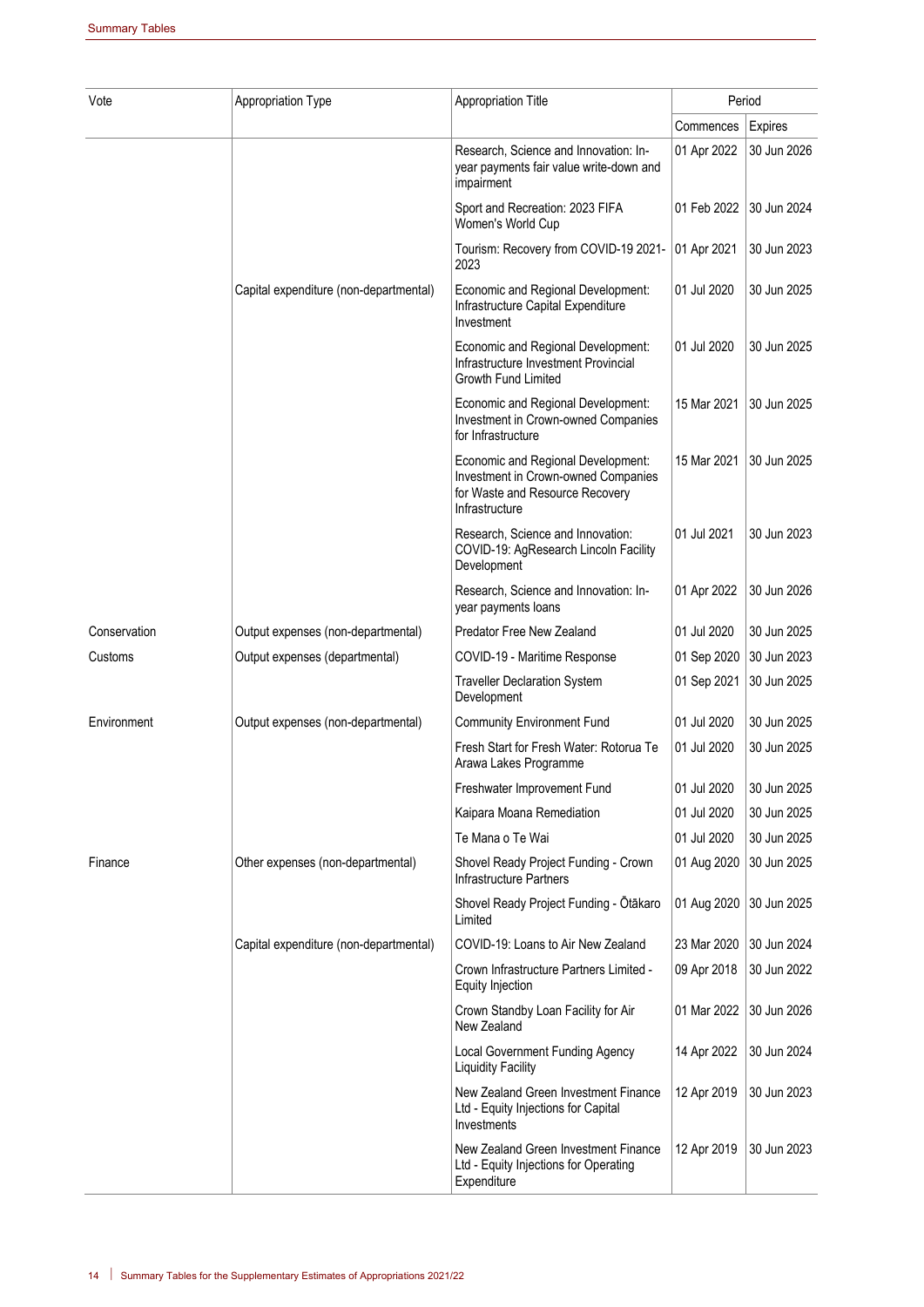| Vote                             | Appropriation Type                                 | Appropriation Title                                                                                                                 | Period      |                |  |
|----------------------------------|----------------------------------------------------|-------------------------------------------------------------------------------------------------------------------------------------|-------------|----------------|--|
|                                  |                                                    |                                                                                                                                     | Commences   | <b>Expires</b> |  |
|                                  |                                                    | Participation in Dividend Reinvestment<br>Plans by the Mixed Ownership Model<br>Companies                                           | 14 Feb 2018 | 30 Jun 2022    |  |
|                                  |                                                    | Venture Capital Fund                                                                                                                | 01 May 2020 | 30 Apr 2024    |  |
|                                  | Multi-category expenses and capital<br>expenditure | Policy Advice and Financial Services                                                                                                | 01 Jul 2019 | 30 Jun 2024    |  |
|                                  |                                                    | Earthquake Commission - On-Sold<br><b>Canterbury Properties</b>                                                                     | 01 Sep 2019 | 30 Jun 2024    |  |
| Foreign Affairs                  | Output expenses (departmental)                     | Hosting APEC 2021                                                                                                                   | 01 Jul 2018 | 30 Jun 2022    |  |
|                                  | Other expenses (non-departmental)                  | International Development Cooperation                                                                                               | 01 Jul 2021 | 30 Jun 2024    |  |
| Forestry                         | Other expenses (non-departmental)                  | Forestry and Other Economic<br>Development, and Erosion Control                                                                     | 01 Jul 2021 | 30 Jun 2026    |  |
| Health                           | Capital expenditure (non-departmental)             | Health Capital Envelope 2020-2025                                                                                                   | 01 Jul 2020 | 30 Jun 2025    |  |
|                                  |                                                    | New Dunedin Hospital 2021-2026                                                                                                      | 01 Nov 2021 | 30 Jun 2026    |  |
| Housing and Urban<br>Development | Output expenses (non-departmental)                 | Infrastructure Investment to Progress<br>Urban Development                                                                          | 01 Aug 2020 | 30 Jun 2024    |  |
|                                  |                                                    | KiwiBuild Housing                                                                                                                   | 01 Oct 2018 | 30 Jun 2022    |  |
|                                  |                                                    | <b>Residential Development Supply</b>                                                                                               | 01 Sep 2020 | 30 Jun 2025    |  |
|                                  | Other expenses (non-departmental)                  | Kāinga Ora Land Programme                                                                                                           | 01 Jul 2021 | 30 Jun 2026    |  |
|                                  |                                                    | Land for Housing Operations                                                                                                         | 01 Jul 2021 | 30 Jun 2026    |  |
|                                  |                                                    | Land for Housing Programme -<br>developers' loans - Fair value write down                                                           | 01 Sep 2021 | 30 Jun 2025    |  |
|                                  |                                                    | Write down and write off of Progressive<br>Home Ownership Loans                                                                     | 01 Apr 2020 | 30 Jun 2024    |  |
|                                  | Capital expenditure (non-departmental)             | Housing Infrastructure Fund Loans                                                                                                   | 01 Oct 2018 | 30 Jun 2023    |  |
|                                  |                                                    | Kāinga Ora - Homes and Communities<br><b>Standby Credit Facility</b>                                                                | 01 May 2020 | 30 Jun 2024    |  |
|                                  |                                                    | Land for Housing Programme -<br>developers' loan payments                                                                           | 01 Sep 2021 | 30 Jun 2025    |  |
|                                  |                                                    | Progressive Home Ownership -<br>Prepayment of Grants                                                                                | 01 Jul 2020 | 30 Jun 2025    |  |
|                                  |                                                    | Progressive Home Ownership Fund                                                                                                     | 01 Feb 2020 | 30 Jun 2024    |  |
|                                  | Multi-category expenses and capital<br>expenditure | Housing Acceleration Fund                                                                                                           | 01 Jul 2021 | 30 Jun 2026    |  |
| <b>Internal Affairs</b>          | Output expenses (departmental)                     | Digital Safety Initiatives for the Pacific                                                                                          | 01 Jul 2021 | 30 Jun 2026    |  |
|                                  |                                                    | Royal Commission into Historical Abuse<br>in State Care and in the Care of Faith-<br>based Institutions - Operating Expenses        | 03 Jan 2019 | 30 Jun 2023    |  |
|                                  | Other expenses (non-departmental)                  | Royal Commission into Historical Abuse<br>in State Care and in the Care of Faith-<br>based Institutions - Commissioners' Fees       | 03 Jan 2019 | 30 Jun 2023    |  |
|                                  |                                                    | Royal Commission into Historical Abuse<br>in State Care and in the Care of Faith-<br>based Institutions - Counselling Costs         | 03 Jan 2019 | 30 Jun 2023    |  |
|                                  |                                                    | Royal Commission into Historical Abuse<br>in State Care and in the Care of Faith-<br>based Institutions - Legal Assistance<br>Costs | 14 Oct 2019 | 30 Jun 2023    |  |
|                                  | Capital expenditure (non-departmental)             | Fire and Emergency New Zealand -<br>Rebuild and Upgrade of Fire Stations                                                            | 01 Jul 2020 | 30 Jun 2023    |  |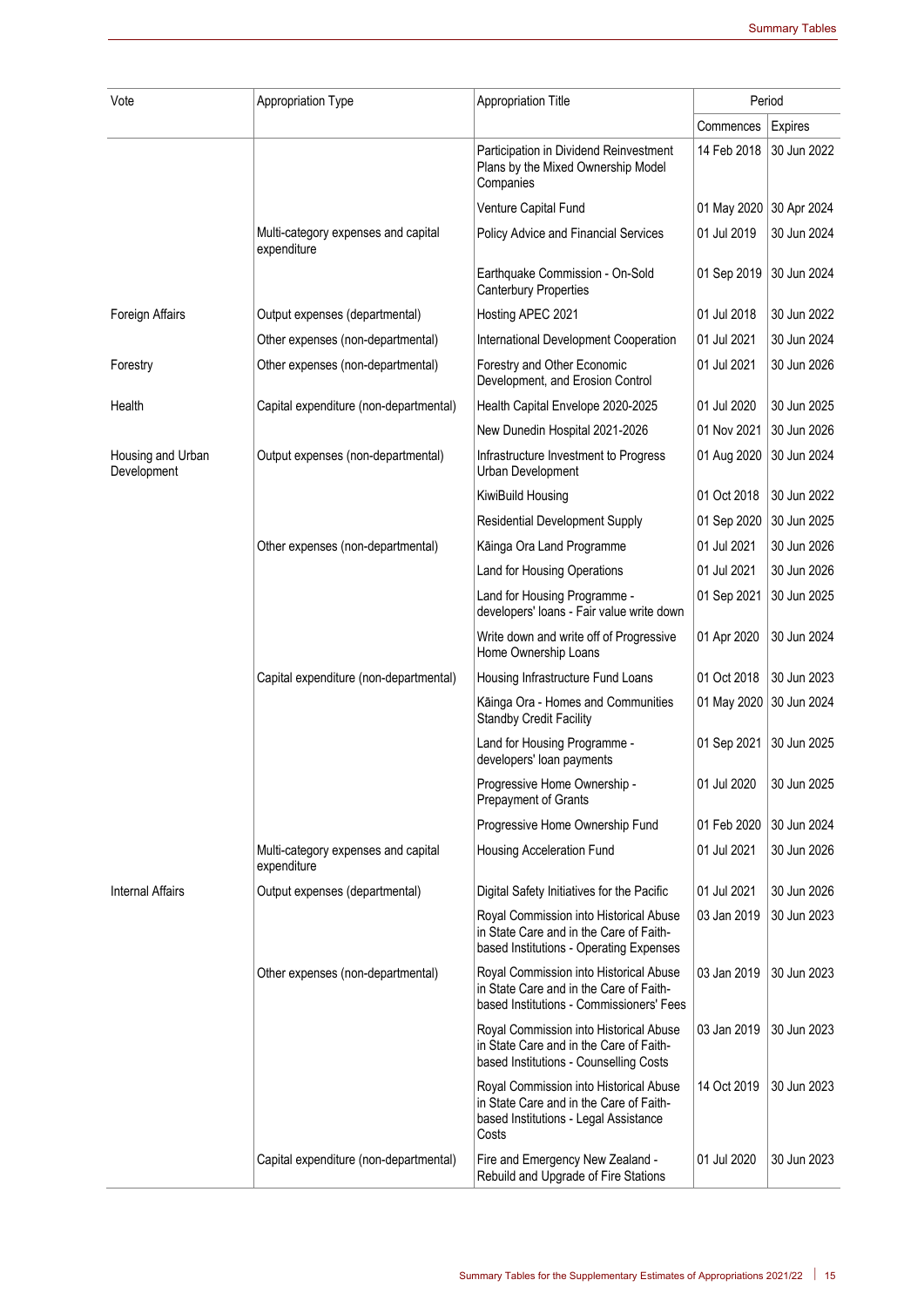| Vote                         | Appropriation Type                                 | Appropriation Title                                                                                                              | Period                                                                                                                                                                 |                                                                                            |
|------------------------------|----------------------------------------------------|----------------------------------------------------------------------------------------------------------------------------------|------------------------------------------------------------------------------------------------------------------------------------------------------------------------|--------------------------------------------------------------------------------------------|
|                              |                                                    |                                                                                                                                  | Commences                                                                                                                                                              | Expires                                                                                    |
| Justice                      | Output expenses (departmental)                     | Crown Response to Wakatu Litigation<br>and Related Proceedings                                                                   | 28 Jul 2020                                                                                                                                                            | 31 Jul 2021                                                                                |
| Labour Market                | Output expenses (departmental)                     | <b>Border Support Services</b>                                                                                                   | 01 Sep 2021                                                                                                                                                            | 30 Jun 2025                                                                                |
| Lands                        | Output expenses (departmental)                     | <b>Hydrographic Surveying</b>                                                                                                    | 11 Jul 2021                                                                                                                                                            | 30 Jun 2024                                                                                |
| Māori Development            | Output expenses (non-departmental)                 | He Huarahi Ki Te Whare (Home<br>Ownership Pathways)                                                                              | 01 Jul 2017                                                                                                                                                            | 30 Jun 2022                                                                                |
|                              |                                                    | Tahua Whanaketanga Hangarau Māori  <br>Māori Digital Technology Development<br>Fund                                              | 01 Jul 2020                                                                                                                                                            | 30 Jun 2024                                                                                |
| Office of the Clerk          | Output expenses (departmental)                     | Inter-parliamentary Relations                                                                                                    | 01 Jul 2020                                                                                                                                                            | 30 Jun 2023                                                                                |
| Oranga Tamariki              | Output expenses (departmental)                     | Evaluation and Auditing Expenses for the<br>Reducing Youth Reoffending Social Bond<br>Pilot                                      | 01 Jul 2017                                                                                                                                                            | 30 Jun 2022                                                                                |
|                              | Output expenses (non-departmental)                 | Independent Advice on Oranga Tamariki                                                                                            | 01 Feb 2021                                                                                                                                                            | 30 Jun 2023                                                                                |
|                              |                                                    | Reducing Youth Reoffending Social Bond<br>Pilot                                                                                  | 01 Jul 2017                                                                                                                                                            | 30 Jun 2022                                                                                |
| Pacific Peoples              | Multi-category expenses and capital<br>expenditure | Policy Advice and Ministerial Servicing                                                                                          | 01 Jul 2019                                                                                                                                                            | 30 Jun 2024                                                                                |
| <b>Parliamentary Service</b> | Output expenses (departmental)                     | Final and Other Ex-gratia Payments to<br><b>Staff</b>                                                                            | 01 Oct 2020                                                                                                                                                            | 30 Sep 2023                                                                                |
|                              | Output expenses (non-departmental)                 | Party and Member Support 53rd<br>Parliament - Te Paati Māori                                                                     | This appropriation starts on<br>1st July 2021 and ends at<br>the close of polling day at<br>the next general election.                                                 |                                                                                            |
|                              | Other expenses (non-departmental)                  | <b>Additional Support for Members</b>                                                                                            | 01 Nov 2020 31 Oct 2023                                                                                                                                                |                                                                                            |
|                              |                                                    | Final and Other Contractual Payments to<br>Staff                                                                                 | 01 Oct 2020                                                                                                                                                            | 30 Sep 2023                                                                                |
|                              |                                                    | Party and Member Support 53rd<br>Parliament - ACT                                                                                | This appropriation starts on<br>the day after polling day for<br>the 2020 general election<br>and ends at the close of<br>polling day at the next<br>general election. |                                                                                            |
|                              |                                                    | Party and Member Support 53rd<br>Parliament - Green                                                                              | This appropriation starts on<br>the day after polling day for<br>the 2020 general election<br>and ends at the close of<br>polling day at the next<br>general election. |                                                                                            |
|                              |                                                    | Party and Member Support 53rd<br>Parliament - Labour<br>and ends at the close of<br>polling day at the next<br>general election. |                                                                                                                                                                        | This appropriation starts on<br>the day after polling day for<br>the 2020 general election |
|                              |                                                    | Party and Member Support 53rd<br>Parliament - National                                                                           | This appropriation starts on<br>the day after polling day for<br>the 2020 general election<br>and ends at the close of<br>polling day at the next<br>general election. |                                                                                            |
|                              |                                                    | Party and Member Support 53rd<br>Parliament - Te Paati Māori                                                                     | This appropriation starts on<br>1st July 2021 and ends at<br>the close of polling day at<br>the next general election.                                                 |                                                                                            |
|                              | Capital expenditure (non-departmental)             | Crown Asset management                                                                                                           | 01 Jul 2020                                                                                                                                                            | 30 Jun 2024                                                                                |
|                              |                                                    | <b>Future Accommodation Strategy</b>                                                                                             | 16 Dec 2019 30 Jun 2024                                                                                                                                                |                                                                                            |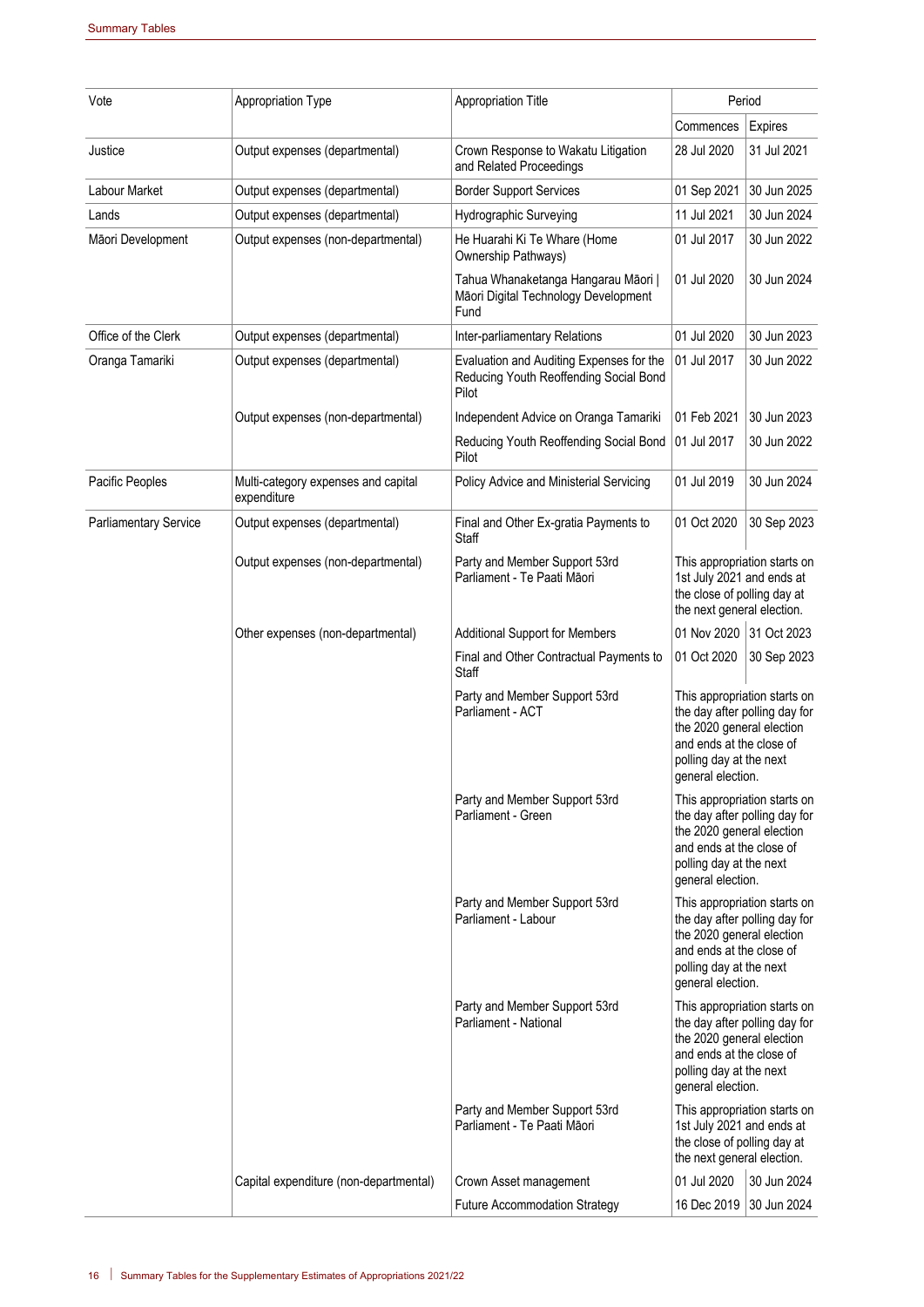| Vote                | Appropriation Type                     | <b>Appropriation Title</b>                                                                                                             | Period                  |             |
|---------------------|----------------------------------------|----------------------------------------------------------------------------------------------------------------------------------------|-------------------------|-------------|
|                     |                                        |                                                                                                                                        | Commences               | Expires     |
| Pike River Re-entry | Output expenses (departmental)         | Pike River Recovery                                                                                                                    | 31 Jan 2018             | 30 Jun 2022 |
| Police              | Other expenses (non-departmental)      | Firearms Buyback                                                                                                                       | 01 Jul 2020             | 30 Jun 2022 |
| Revenue             | Other expenses (departmental)          | Transformation                                                                                                                         | 01 Jul 2017             | 30 Jun 2022 |
| Social Development  | Output expenses (departmental)         | <b>Historic Claims</b>                                                                                                                 | 01 Jul 2019             | 30 Jun 2024 |
|                     |                                        | <b>Historic Claims Resolution</b>                                                                                                      | 01 Jul 2020             | 30 Jun 2024 |
| <b>Statistics</b>   | Output expenses (departmental)         | 2023 Census of Population and Dwellings                                                                                                | 01 Jul 2019             | 30 Jun 2024 |
| Te Arawhiti         | Output expenses (departmental)         | Crown Response to Wakatū Litigation<br>and Related Proceedings                                                                         | 01 Jul 2021             | 30 Jun 2024 |
|                     | Other expenses (non-departmental)      | Historical Treaty of Waitangi Settlements<br>2021 - 2025                                                                               | 30 Jun 2021             | 30 Jun 2025 |
|                     |                                        | Historical Treaty of Waitangi Settlements<br>2022 - 2026                                                                               | 30 Jun 2022             | 30 Jun 2026 |
| Transport           | Output expenses (departmental)         | Auckland Light Rail Unit                                                                                                               | 01 May 2022 30 Jun 2025 |             |
|                     | Output expenses (non-departmental)     | Funding for Temporary Decreases in Fuel<br>Excise Duty, Road User Charges, Public<br>Transport Fares and Railway Track User<br>Charges | 11 Apr 2022             | 30 Jun 2023 |
|                     |                                        | Protection of Transport Sector Agency<br><b>Core Functions</b>                                                                         | 01 Apr 2020             | 30 Jun 2024 |
|                     |                                        | Protection of Waka Kotahi NZ Transport<br>Agency's Core Regulatory Functions                                                           | 11 May 2020 30 Jun 2022 |             |
|                     |                                        | Rail - Maintaining an Electric Locomotive<br>Fleet                                                                                     | 01 Jul 2020             | 30 Jun 2025 |
|                     | Other expenses (non-departmental)      | Auckland City Rail Link - Operating                                                                                                    | 01 Jul 2020             | 30 Jun 2025 |
|                     |                                        | Auckland City Rail Link Targeted<br>Hardship Fund                                                                                      | 01 Jul 2021             | 30 Jun 2025 |
|                     |                                        | Automatic Dependent Surveillance-<br>Broadcast Transponders Rebate Scheme                                                              | 01 Aug 2019             | 30 Jun 2023 |
|                     |                                        | Clean Car Discount - Administration                                                                                                    | 01 Jul 2021             | 30 Jun 2026 |
|                     |                                        | Maintaining Essential Transport<br>Connectivity                                                                                        | 11 May 2020 30 Jun 2023 |             |
|                     |                                        | Maintaining international air services                                                                                                 | 01 May 2021             | 30 Jun 2023 |
|                     | Capital expenditure (non-departmental) | Auckland City Rail Link                                                                                                                | 01 Jul 2020             | 30 Jun 2025 |
|                     |                                        | Civil Aviation Authority - Capital Injection                                                                                           | 01 Jul 2021             | 30 Jun 2026 |
|                     |                                        | COVID-19 - NLTF Borrowing Facility                                                                                                     | 11 May 2020             | 30 Jun 2022 |
|                     |                                        | Housing Infrastructure Fund Loans                                                                                                      | 01 Jul 2018             | 30 Jun 2023 |
|                     |                                        | Joint Venture Airports - Crown<br>Contribution                                                                                         | 01 Jul 2018             | 30 Jun 2023 |
|                     |                                        | Loans to Essential Transport Operators                                                                                                 | 11 May 2020 30 Jun 2022 |             |
|                     |                                        | National Land Transport Programme<br>Loan 2021 - 2024                                                                                  | 01 Dec 2021             | 30 Jun 2025 |
|                     |                                        | Rail - New Zealand Railways Corporation<br>Equity Injection                                                                            | 01 Apr 2020             | 30 Jun 2024 |
|                     |                                        | Regional State Highways                                                                                                                | 01 Jul 2020             | 30 Jun 2025 |
|                     |                                        | Waka Kotahi NZ Transport Agency<br>Regulatory Loans                                                                                    | 01 Mar 2020             | 30 Jun 2024 |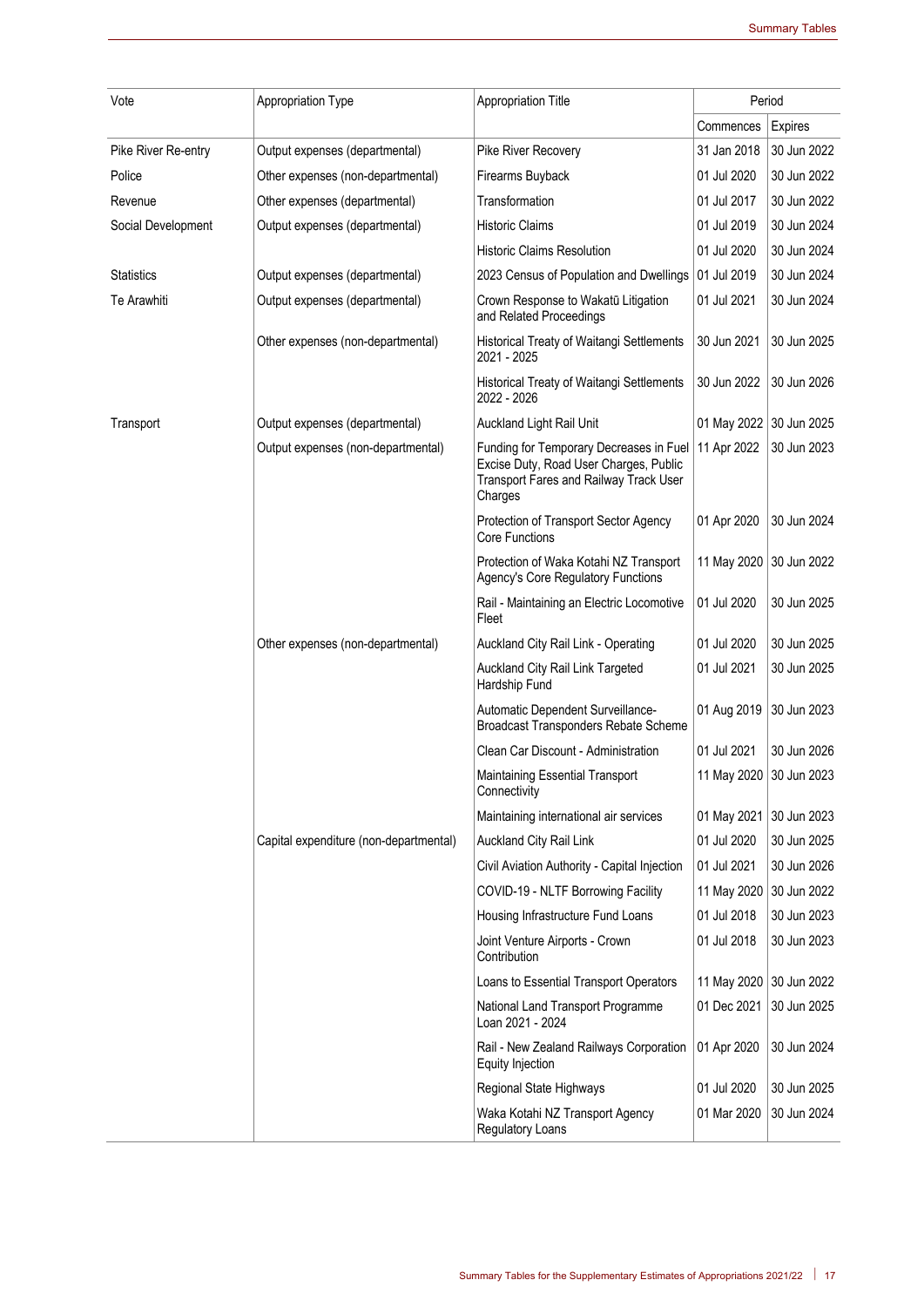# Capital Injections

|                                                                                                  | 2021/22        |                                   |
|--------------------------------------------------------------------------------------------------|----------------|-----------------------------------|
|                                                                                                  | Main Estimates | Supplementary<br><b>Estimates</b> |
| <b>DEPARTMENT</b>                                                                                | \$000          | \$000                             |
| Business, Innovation and Employment, Ministry of (see Vote: Business, Science and Innovation)    | 101,534        | 221,128                           |
| Conservation, Department of (see Vote: Conservation)                                             | 35,406         | 72,498                            |
| Controller and Auditor-General (see Vote: Audit)                                                 | 2,900          | 8,600                             |
| Corrections, Department of (see Vote: Corrections)                                               | 69,495         | 72,477                            |
| Crown Law Office (see Vote: Attorney-General)                                                    | 2,100          |                                   |
| Customs Service, New Zealand (see Vote: Customs)                                                 | 40,300         | 106,404                           |
| Defence Force, New Zealand (see Vote: Defence Force)                                             | 673,016        | 229,535                           |
| Education, Ministry of (see Vote: Education)                                                     | 1,176,389      | 1,087,941                         |
| Environment, Ministry for the (see Vote: Environment)                                            | 2,698          | 2,698                             |
| Foreign Affairs and Trade, Ministry of (see Vote: Foreign Affairs)                               | 21,200         | 10,500                            |
| Health, Ministry of (see Vote: Health)                                                           | 10,013         | 4,349                             |
| Inland Revenue Department (see Vote: Revenue)                                                    | 122,560        | 122,560                           |
| Internal Affairs, Department of (see Vote: Internal Affairs)                                     | 82,646         | 93,221                            |
| Justice, Ministry of (see Vote: Justice)                                                         | 3,400          | 5,215                             |
| Land Information New Zealand (see Vote: Lands)                                                   | 35,220         | 21,720                            |
| Ombudsman, Office of the (see Vote: Ombudsmen)                                                   | 2,773          | 3,341                             |
| Oranga Tamariki - Ministry for Children (see Vote: Oranga Tamariki)                              | 72,806         | 77,681                            |
| Parliamentary Service (see Vote: Parliamentary Service)                                          |                | 3,000                             |
| Police, New Zealand (see Vote: Police)                                                           | 8,018          | 18,412                            |
| Primary Industries, Ministry for (see Vote: Agriculture, Biosecurity, Fisheries and Food Safety) | 56,471         | 52,604                            |
| Prime Minister and Cabinet, Department of the (see Vote: Prime Minister and Cabinet)             | 1,151          | 1,151                             |
| Social Development, Ministry of (see Vote: Social Development)                                   | 53,284         | 123,900                           |
| Statistics New Zealand (see Vote: Statistics)                                                    | 8,147          | 14,052                            |
| Te Puni Kōkiri - Ministry of Māori Development (see Vote: Māori Development)                     | 40             | 40                                |
| The Treasury (see Vote: Finance)                                                                 |                | 603                               |
| <b>Total Capital Injections</b>                                                                  | 2,581,567      | 2,353,630                         |